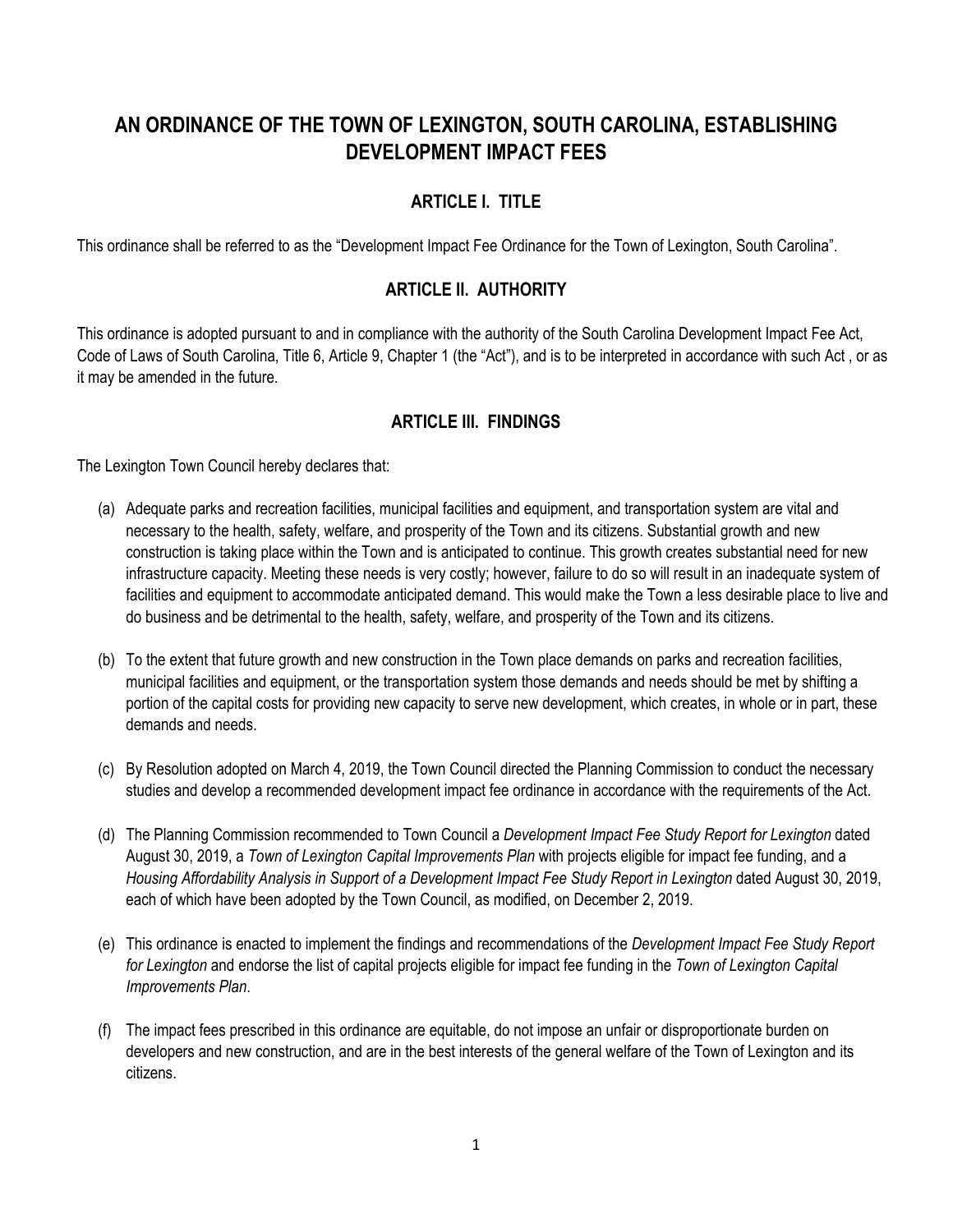- (g) New facilities or equipment eligible for development impact fee funding will benefit all new development or redevelopment in Town limits. Therefore, it is appropriate to treat the entire town as one service area for calculating, collecting, and spending development impact fees.
- (h) This ordinance provides the procedures for timely processing of applications for determination of appropriate development impact fees applicable to all development inside Town limits subject to the impact fees, and for the timely processing of applications for individual assessment of development impact fees, credits, or reimbursements allowed or paid.
- (i) The transportation impact fees presented in Exhibit A of this ordinance reflect the Town's commitment to provide road capacity for future vehicle trips using maximum service capacities defined by the 2013 Florida DOT Quality/Level-of-Serve Handbook and the 2010 Highway Capacity Manual, based on average daily traffic volumes and measurements.
- (j) The maximum allowable parks and recreation impact fee determined in the *Development Impact Fee Study Report for*  Lexington has been reduced by 0 percent for the General Development Impact Fee Schedule summarized in Exhibit A of this ordinance, setting the fees at 100 percent of the maximum amount to provide a reasonable fee for residential investment and to ensure that the impact fees collected do not exceed the cost to provide capital facilities that accommodate new development.
- (k) The maximum allowable municipal facilities and equipment impact fee determined in the *Development Impact Fee Study Report for Lexington* has been reduced by \_\_\_0\_\_\_\_ percent for the General Development Impact Fee Schedule summarized in Exhibit A of this ordinance, setting the fees at 100 percent of the maximum amount to provide a reasonable fee for residential and non-residential investments and to ensure that the impact fees collected do not exceed the cost to provide capital facilities and equipment that accommodate new development.
- (l) The maximum allowable transportation impact fee determined in the *Development Impact Fee Study Report for Lexington* has been reduced by \_\_\_0\_\_\_\_ percent for the General Development Impact Fee Schedule summarized in Exhibit A of this ordinance, setting the fees at 100 percent of the maximum amount to provide a reasonable fee for residential and non-residential investments and to ensure that the impact fees collected do not exceed the cost to provide capital transportation facilities that accommodate new development.
- (m) Property for which a valid building permit or development approval has been issued prior to the effective date of this ordinance shall not be subject to new or updated development impact fees.

# **ARTICLE IV. DEFINITIONS**

The following definitions apply within this ordinance consistent with the provisions set forth in the South Carolina Development Impact fee Act, or as it may be amended in the future. Where terms are not defined, the definitions used in the Town of Lexington Code of Ordinances shall apply.

- (a) Affordable Housing. Housing that is affordable to families whose incomes do not exceed eighty (80%) percent of the median income for the service zone established for the Town of Lexington.
- (b) Building Permit. A permit issued by the Town permitting the construction of a building or structure within Town limits.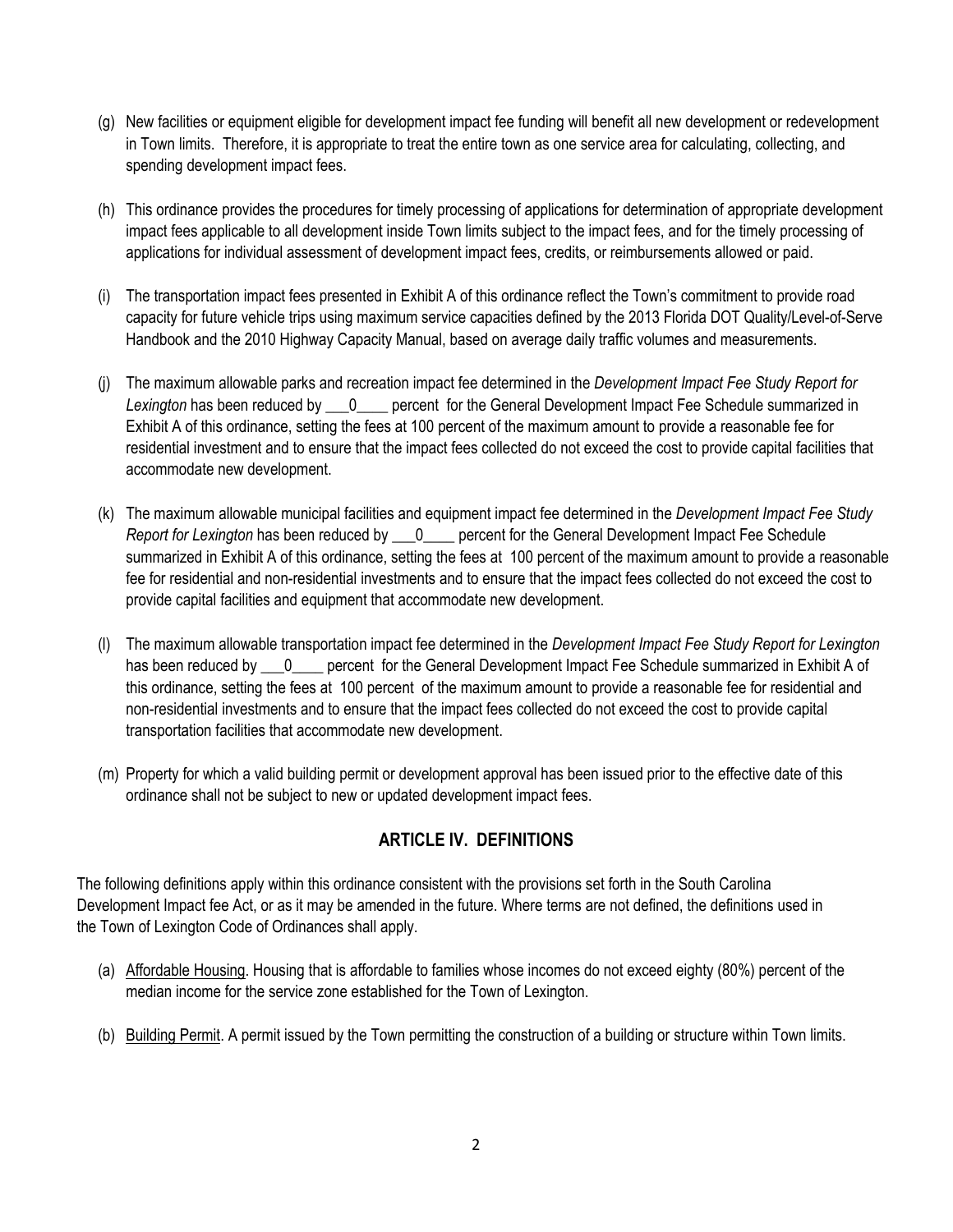- (c) Capital Improvement. Improvements with a useful life of five years or more, by new construction or other action, which increase the service capacity of the public facility. Public facilities for the purpose of this ordinance include parks and recreation facilities, municipal facilities and equipment, and transportation.
- (d) Capital Improvements Plan (CIP). A multi-year planning tool used to identify capital projects and coordinate financing and implementation. The Plan also identifies capital improvements for which impact fees may be used as a funding source.
- (e) Certificate of Occupancy. A certificate allowing the occupancy or use of a building and certifying that the structure or use has been constructed or will be used in compliance with the Town of Lexington Code of Ordinances and all other applicable regulations.
- (f) Credits. Impact fee deductions allowed to a fee payor for eligible off-site capital improvements funded by the fee payor. Off-site capital improvements that are a direct result of a specific development are not eligible for credits. An improvement shall be determined to be a direct result if it is required, if it benefits primarily the specific development, and if it is contiguous to or in the immediate proximity of the specific development.
- (g) Developer. An individual, corporation, partnership, or other legal entity undertaking new development.
- (h) Development. Construction or installation of a new building or structure, or a change in use of an existing building or structure, any of which creates additional demand and need for public facilities (i.e., parks and recreation, municipal facilities and equipment, or transportation). A building or structure shall include, but not be limited to, modular buildings and manufactured housing. Development does not include alterations made to existing single-family homes.
- (i) Development Impact Fee. A financial payment made by a developer to a local government for funding certain off-site capital improvements identified to accommodate future growth. Development impact fees (or "impact fees") are collected by the Town for parks and recreation facilities, municipal facilities and equipment, and transportation.
- (j) Fee payor. A developer that pays or is required to pay a development impact fee.
- (k) Municipal Facilities and Equipment Impact Fee. A payment of money imposed as a condition of approval to pay a proportionate share of the cost for improvements to the municipal facilities and equipment system identified to serve new development.
- (l) Off-Site Improvements. Capital improvements located outside of the boundaries of a development that are required to serve the development's demands and needs.
- (m) Parks and Recreation Impact Fee. A payment of money imposed as a condition of approval to pay a proportionate share of the cost for improvements to the parks and recreation system identified to serve new development.
- (n) Public Facilities. Improvements to and/or construction of capital improvements identified in the *Town of Lexington Capital Improvements Plan* and the *Development Impact Fee Study Report for Lexington* as described in Article V hereof. Public facilities for the purpose of this ordinance shall include parks and recreation facilities, municipal facilities and equipment, and transportation.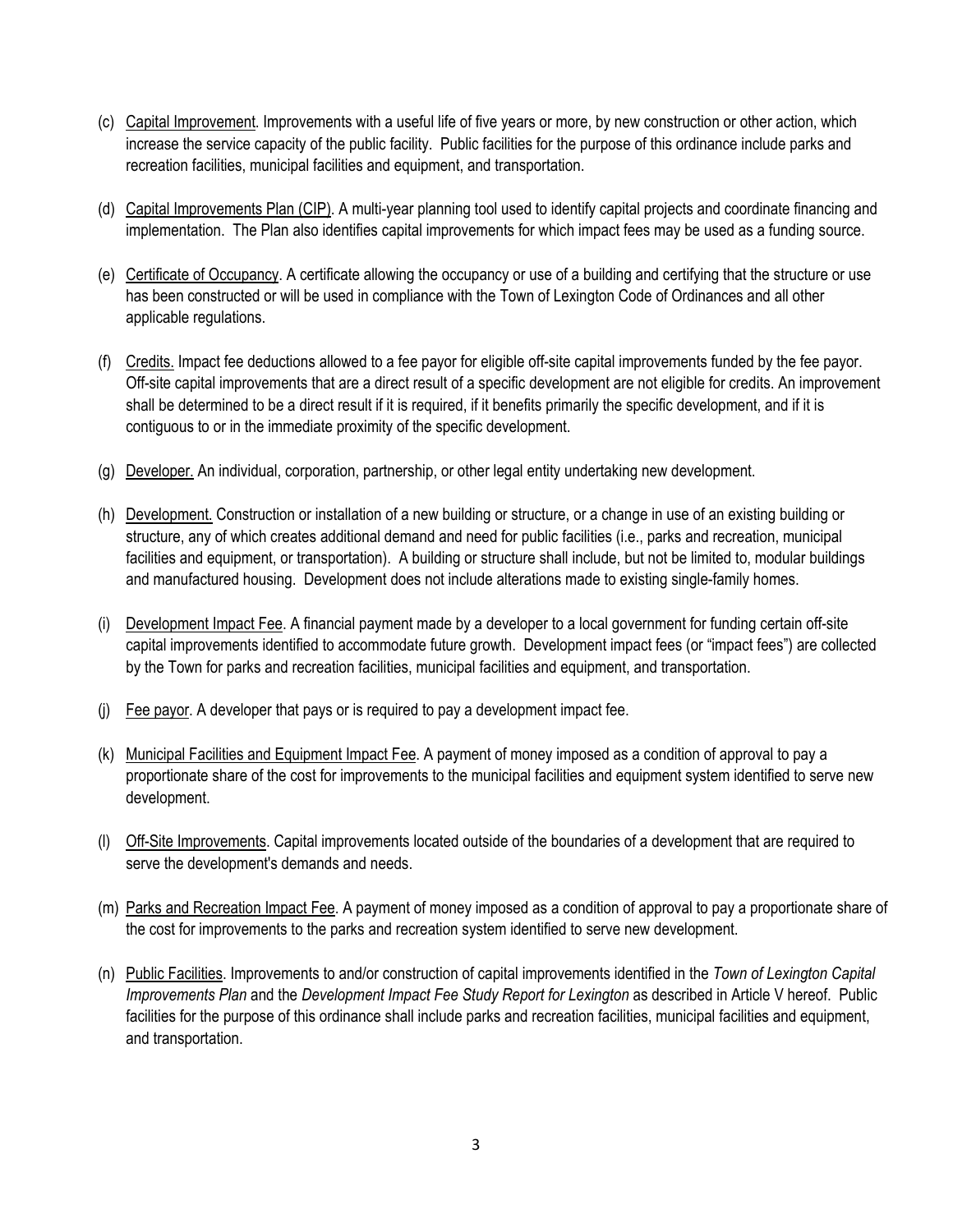- (o) Square Feet (s.f.). As referred to in Exhibit A of this ordinance, means the sum (in square feet) of the area of each floor level, including cellars, basements, mezzanines, penthouses, corridors, lobbies, stores and offices, that are within the principal outside faces of exterior walls, not including architectural setbacks or projections. Included are all areas that have floor surfaces with clear standing head room (measured 6 foot, 6 inches minimum) regardless of their use. If a ground-level area of a building, or part thereof, within the principal outside faces of the exterior walls is not enclosed, this square footage definition considers it part of the overall square footage for the building. However, unroofed areas and unenclosed roofedover spaces, except those contained within the principle outside faces of exterior walls, should be excluded from the area measurement. The area of any parking garage within a building shall not be included in the area measurement.
- (p) System Improvement. A capital improvement to a public facility which is designed to provide service to a service area.
- (q) System Improvement Costs. The costs incurred for construction and reconstruction of system improvements, including design, acquisition, engineering, and other costs attributable to the improvements, and also including the cost of providing additional public facilities needed to serve new growth and development. System improvement costs do not include:
	- (1) construction, acquisition, or expansion of public facilities other than capital improvements eligible for impact fee funding that are identified in the *Town of Lexington Capital Improvements Plan*;
	- (2) repair, operation, or maintenance of existing or new capital improvements;
	- (3) upgrading, updating, expanding, or replacing existing capital improvements to serve existing development in order to meet stricter safety, efficiency, environmental, or regulatory standards;
	- (4) upgrading, updating, expanding, or replacing existing capital improvements to provide better service to existing development;
	- (5) administrative and operating costs of the governmental entity; or
	- (6) principle payments and interest or other finance charges on bonds or other indebtedness except financial obligations issued by or on behalf of the governmental entity to finance capital improvements eligible for impact fee funding that are identified in the *Town of Lexington Capital Improvements Plan*.
- (r) Transportation Impact Fee. A payment of money imposed as a condition of approval to pay a proportionate share of the cost for improvements to the transportation system identified to serve new development.
- (s) Volume to Service Capacity Ratio. A measurement of the relationship between average daily traffic volumes (demand) and average daily maximum service capacities (supply) for transportation facilities in the Lexington Study Area. A volume to service capacity ratio greater than 1.00 identified the need for a capacity-enhancing improvement.

# **ARTICLE V. SUPPORTING DOCUMENTATION**

This ordinance is based upon the conclusions and recommendations presented in the *Development Impact Fee Study Report for Lexington*, *Town of Lexington Capital Improvements Plan,* and *Housing Affordability Analysis in Support of a Development Impact Fee Study in Lexington* prepared consistent with the provisions set forth in the Act and adopted by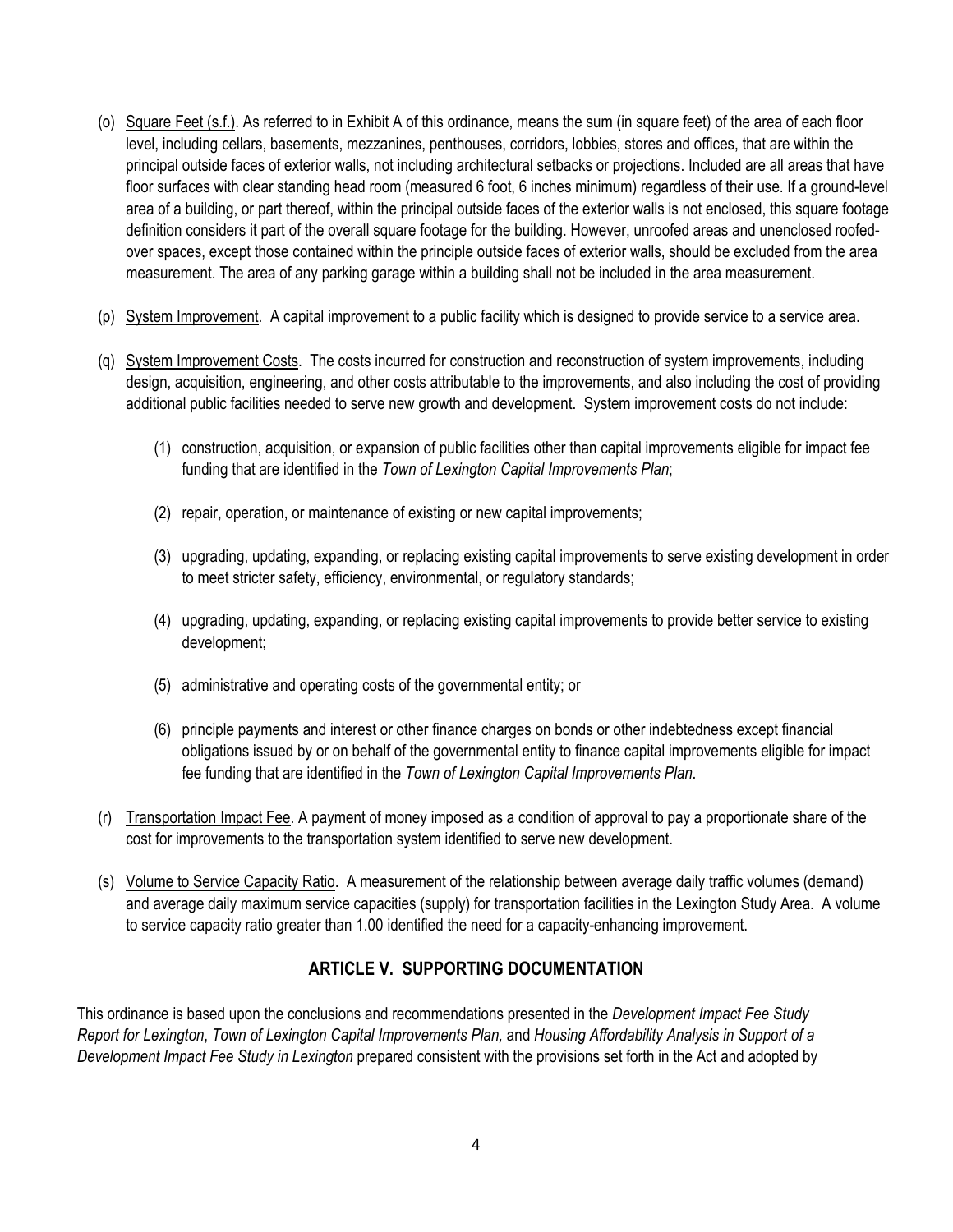Town Council on December 2, 2019. All three documents are on file in the Town Planning, Building and Technology Department and are incorporated into this ordinance by reference.

All development impact fees collected pursuant to this ordinance shall be used to implement any or all of the public facilities deemed eligible for impact fee funding identified in the *Town of Lexington Capital Improvements Plan* as prioritized therein.

# **ARTICLE VI. JURISDICTION**

A development impact fee shall apply to all new development or redevelopment located within Town limits.

# **ARTICLE VII. APPLICATION AND EXEMPTIONS**

The provisions of the ordinance shall apply to all new development or redevelopment within Town limits for which a building permit or development approval is required except for the following:

- (a) rebuilding the same amount of floor space of a structure that was destroyed by fire or other natural catastrophe;
- (b) remodeling or repairing a structure with the same land use that does not result in an increase in the number of service units or place new demand on parks and recreation facilities, municipal facilities and equipment, or the transportation system;
- (c) replacing a residential unit, including a manufactured home, with another residential unit on the same lot, unless it is demonstrated clearly that the new unit creates new demand for parks and recreation facilities, municipal facilities and equipment, or the transportation system;
- (d) placing a construction trailer or temporary office on a lot during the period of construction on the same lot;
- (e) construction of an addition to a residential structure that does not increase the amount of traffic generated by the same land use;
- (f) adding uses that are typically accessory to residential uses, such as a tennis court or a clubhouse, unless it is demonstrated clearly that the use creates new demand for parks and recreation facilities, municipal facilities and equipment, or the transportation system;
- (g) all or part of a particular development project if:
	- (1) the project is determined to create affordable housing; and
	- (2) the exempt development's proportionate share of system improvements is funded through a revenue source other than development impact fees.
- (h) constructing a new elementary, middle, or secondary school; and
- (i) constructing a new volunteer fire department.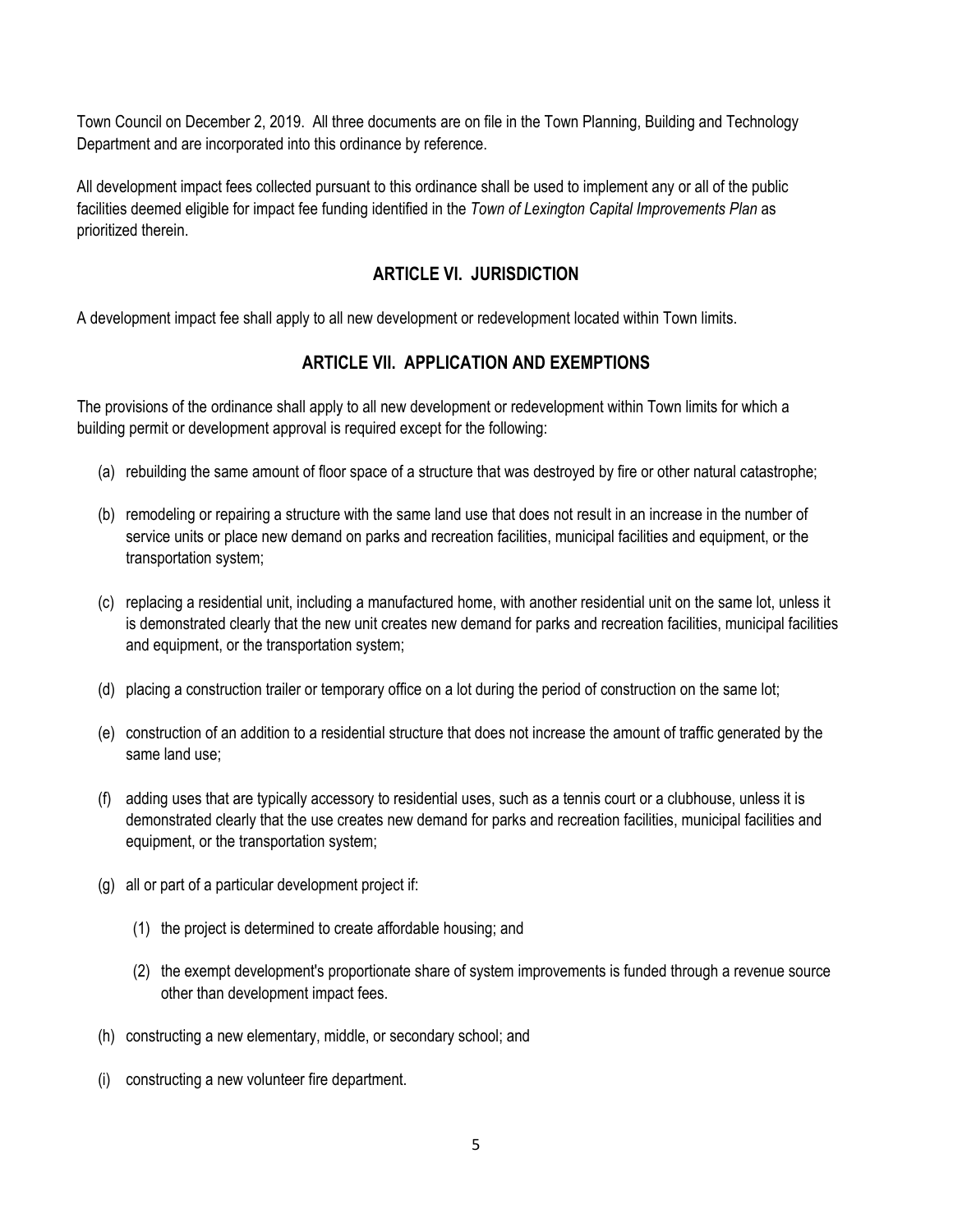# **ARTICLE VIII. PROVISIONS FOR AFFORDABLE HOUSING**

Because all or part of any particular development project may be exempt from development impact fees for affordable housing, the following sets forth the administrative standards for determining what constitutes affordable housing and the procedures for exemption from one or more development impact fees.

### **Section 8.1 Median Family Income**

Affordable housing is based upon eighty percent (80%) of the median family income for residents living within the Town of Lexington. Median family income shall be determined once a year utilizing the following procedure:

- (a) the most recently available figures from the US Census Bureau American Community Survey will serve as the base year for this evaluation;
- (b) each subsequent year will be adjusted once annually thereafter during January of the calendar year based upon the previous year's published Consumer Price Index (CPI) increase, until the next US Census Bureau data set is published and this procedure is replicated.

### **Section 8.2 Maximum Expenditure**

The maximum expenditure for housing costs shall correspond to the Fannie Mae Foundation Mortgage Calculator multiplier of thirty percent (30%) of gross family income as used in the *Housing Affordability Analysis in Support of a Development Impact Fee Study in Lexington.* Affordable housing based upon eighty percent (80%) of median family income is:

- (a) Multifamily rental dwelling units of which the gross monthly rent cost does not exceed thirty percent (30%) of eighty percent (80%) of the gross median family monthly income.
- (b) Fee simple ownership dwelling units of which the cost of homeownership for the dwelling unit do not exceed thirty percent (30%) of eighty percent (80%) of the gross median family monthly income as reflected in the sales price using the Fannie Mae Foundation Mortgage Calculator (or comparable methodology) assuming a 20% down payment and a specified interest rate. The specified interest rate shall be determined by selecting the lowest 30 year fixed mortgage rate reported by area lending institutions as of the first week of January for any given year and shall remain so for the balance of the year.

### **Section 8.3 Procedures for Exemption from Development Impact Fees**

(a) A developer seeking exemption from one or more development impact fees for the construction of affordable multifamily rental dwelling units must identify the alternate source of funds for the impact fee and post a financial guarantee suitable to the Town prior to the issuance of a building permit. The amount of the financial guarantee shall reflect the amount of development impact fees due for all affordable housing units as if they were not affordable housing units. No Certificate of Occupancy for any of the units may be issued until the impact fees for the affordable housing units have been paid by the alternate source or from the proceeds of the financial guarantee.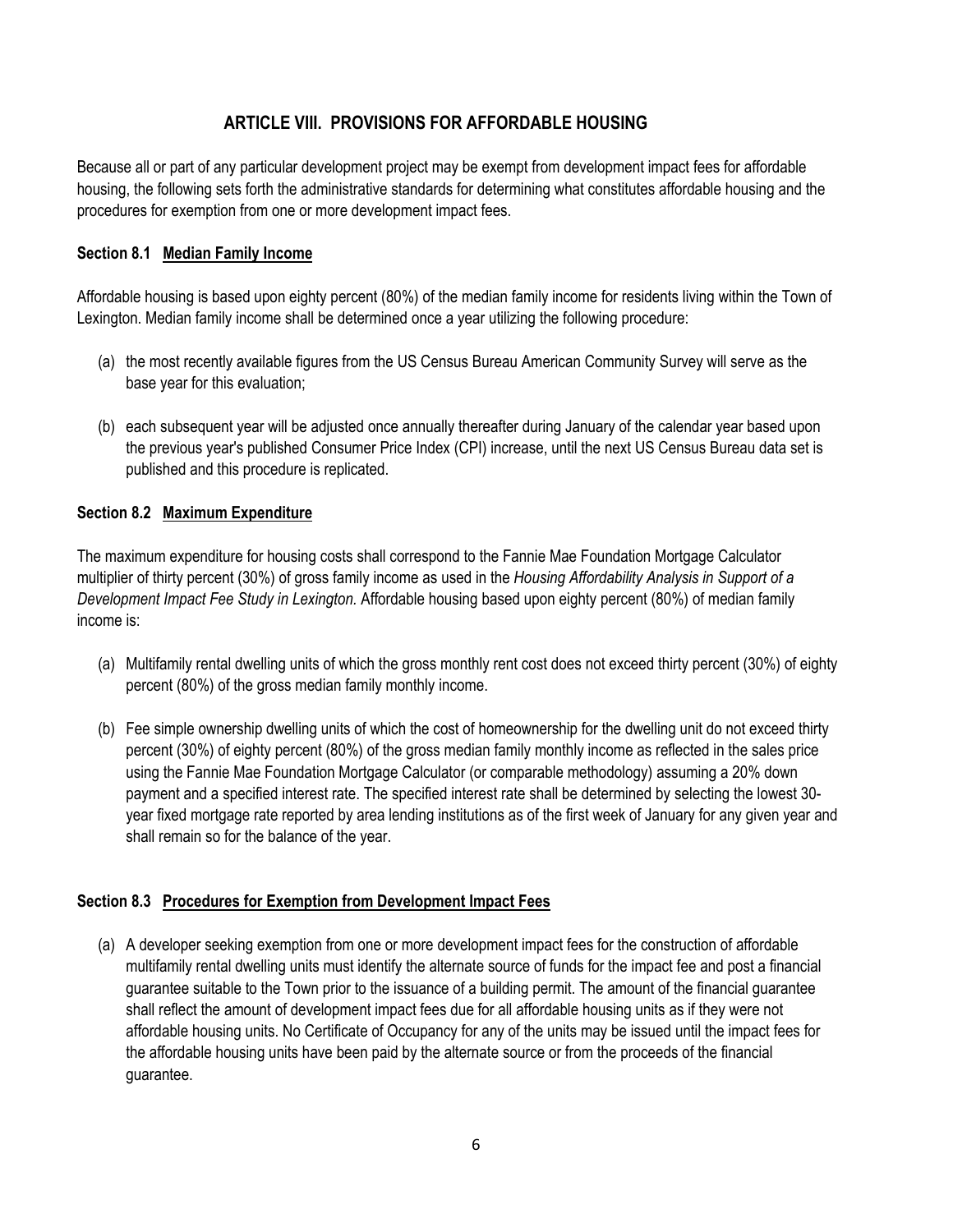(b) A developer seeking exemption from one or more development impact fees for construction of a fee simple ownership dwelling unit shall identify the alternate source of funds for the impact fees and post a financial guarantee suitable to the Town prior to the issuance of a building permit. The amount of the financial guarantee shall reflect the amount of development impact fees due for all affordable housing units as if they were not affordable housing units. No Certificate of Occupancy may be issued for the affordable housing dwellings until the impact fees have been paid by the alternate source or from the proceeds of the financial guarantee.

# **ARTICLE IX. DETERMINATION OF FEES**

### **Section 9.1 General Provisions**

- (a) The Town Administrator, or its designee shall determine and collect all development impact fees administered within Town limits.
- (b) Upon the effective date of this ordinance, development impact fees shall be charged to new development or redevelopment in accordance with the procedures set forth in this ordinance. The fees to be collected for a development will be determined at the time of application for a building permit. If the development is one that does not require a building permit, the impact fee for the development will be determined at the time of development approval. No building permit or development approval shall be issued for any development requiring the payment of development impact fees until the fees have been remitted to the Town Administrator, or its designee, or in the case of affordable housing, the appropriate financial guarantees have been filed with the Town Administrator. Payment of such fees shall not relieve the developer from obligations to comply with any other applicable Town ordinances, regulations, or requirements including, but not limited to, the "Zoning", "Land Development", "Subdivisions", or "Buildings and Building Regulations" Chapters of the Town of Lexington Code of Ordinances prior to receiving a Certificate of Occupancy.
- (c) All monies paid by the fee payor pursuant to this ordinance shall be identified as development impact fees and promptly deposited in the appropriate development impact fee trust fund described under Article X of this ordinance.
- (d) For the purpose of calculating development impact fees, the land use types assumed in the General Development Impact Fee Schedule of this ordinance (i.e., Exhibit A) shall be defined in accordance with the definitions contained in the Institute of Transportation Engineers' *Trip Generation Manual*, Tenth Edition (see *Development Impact Fee Study Report for Lexington, Appendix B*).
- (e) Payment of development impact fees according to the General Development Impact Fee Schedule (i.e., Exhibit A), or independent impact fee calculation study accepted by Town Council, shall constitute full and complete payment of the new development's proportionate share of public facilities costs.
- (f) A developer may negotiate and contract with the Town to provide facilities or services in lieu of payment of development impact fees in accordance with Section 6-1-1050 of the Act. These services or facilities are not required to be in the capital improvements plan.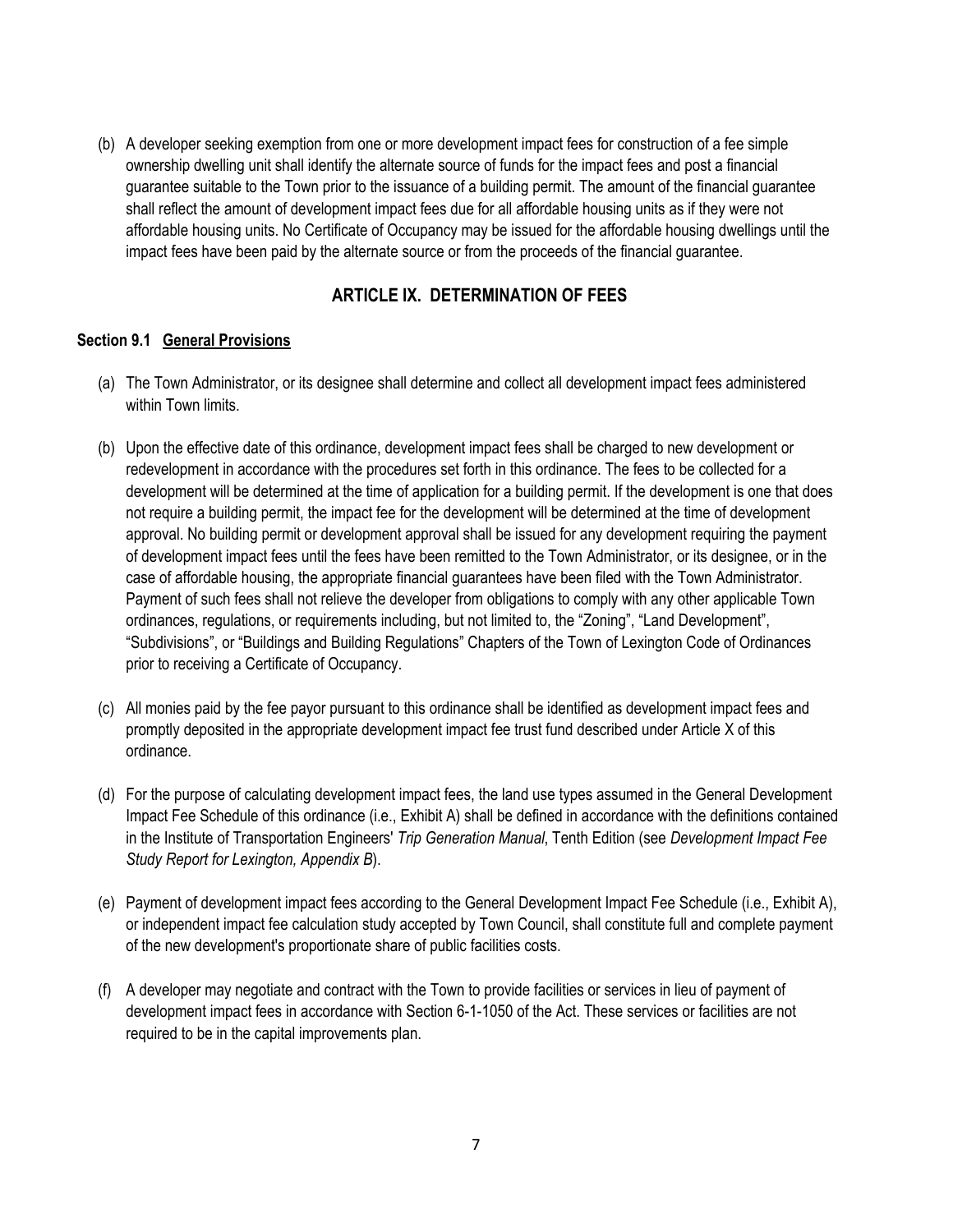### **Section 9.2 Parks and Recreation Impact Fee Formula**

Parks and recreation impact fees collected within Town limits shall be in accordance with the following formula:

Impact Fee = (NNDU) x (P/HH) x (COST) x (TDR)

Where:

NNDU = The number of net new dwelling units generated by the proposed development.

P/HH = Average person per household estimate published by the US Census Bureau for various dwelling unit categories (see *Development Impact Fee Study Report for Lexington, Appendix B*).

COST = The cost per capita for providing improvements to parks and recreation facilities based on information presented in the *Development Impact Fee Study Report for Lexington* adopted by Town Council on December 2, 2019. The cost per capita is \$483.32.

TDR = For the purpose of this calculation, it is Town Council policy to charge 100% of the maximum allowable parks and recreation impact fee determined in the *Development Impact Fee Study Report for Lexington*.

### **Section 9.3 Determining Park and Recreation Impact Fees**

The amount of parks and recreation impact fees attributable to a specific development shall be determined through the following process:

- (a) verify the type and number of new residential dwelling units for which the building permit is being sought;
- (b) determine whether any of the proposed residential dwelling units qualify for a discount on parks and recreation impact fees as "affordable housing" and, if so, the number and type of such units;
- (c) determine the applicable residential dwelling unit category set forth in Exhibit A (as applicable) of this ordinance; and
- (d) multiply the discounted development impact fee rate for the residential dwelling unit category by the number of net new units within the development and the average persons per household estimate.

## **Section 9.4 Independent Parks and Recreation Impact Fee Calculation**

In the event that a fee payor or Town staff contend that the land use for which the building permit is being sought is not within those land uses identified in Exhibit A, or if the fee payor contends that the Exhibit A calculations are not accurate for its intended use, then the Town Administrator, or its designee, shall make a determination as to the most comparable land use category to assume for calculating parks and recreation impact fees. If the fee payor disagrees with the determination of the Town Administrator, or its designee, or if the Town otherwise deems it appropriate, an independent impact fee calculation may be performed to quantify the fair share of system improvement costs attributable to the development. Preparation of an independent impact fee calculation will immediately halt the building permit application process until such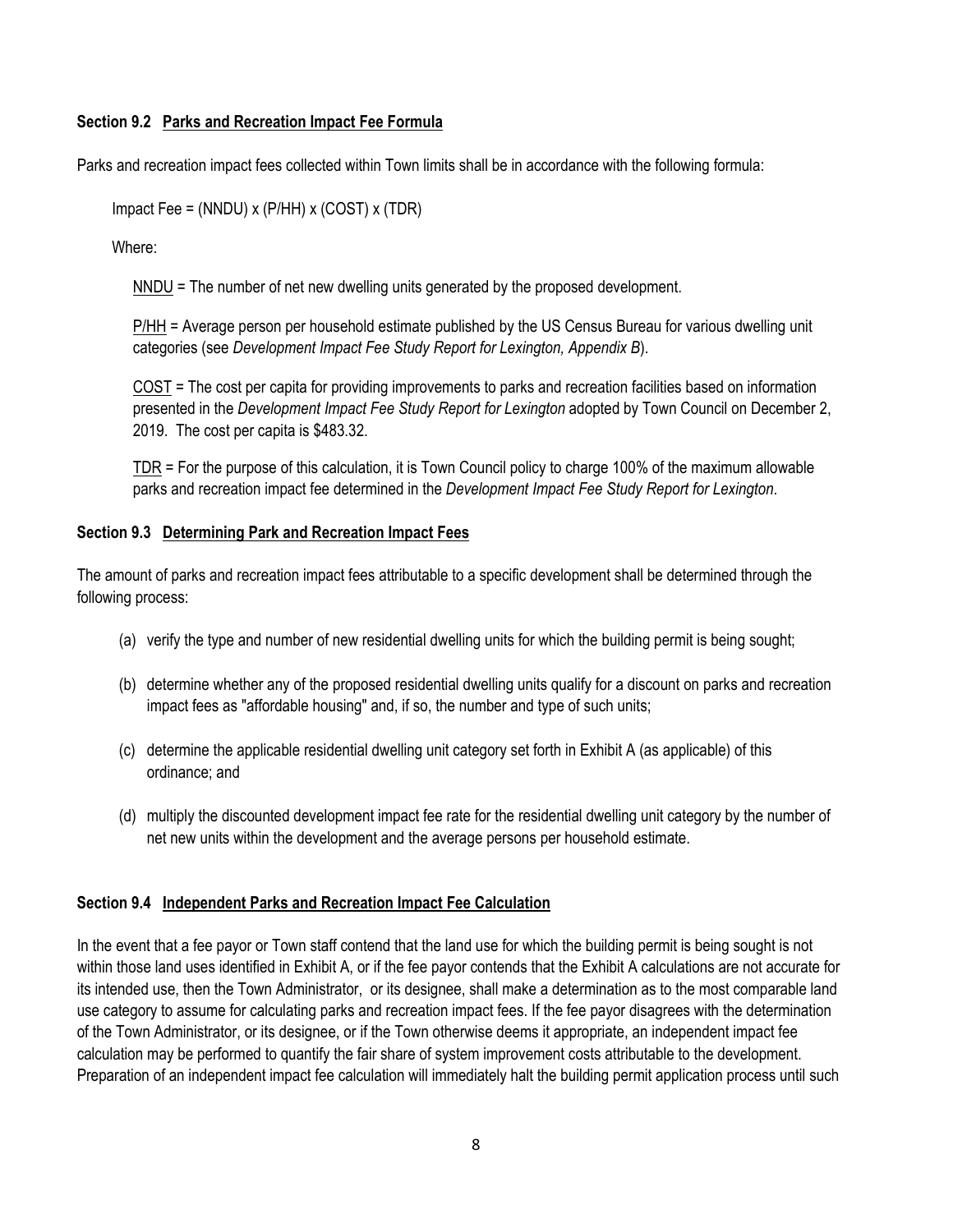time that the necessary calculation is deemed complete by the Town Administrator, or its designee. If an independent calculation is requested, it must accompany the building permit application and be prepared in accordance with the following provisions:

- (a) Independent calculations for the determination of parks and recreation impact fees must be performed by a certified professional engineer, architect, landscape architect, planner or other duly qualified and licensed professional approved by the Town Administrator, or its designee.
- (b) The independent calculation shall be subject to review and approval by the Town Administrator, or its designee.
- (c) The Town Administrator, or its designee, shall either approve or provide in writing the reasons for disapproval of the independent calculation study within thirty (30) days of its submittal for review.
- (d) Prior to commencing the study, the developer's hired professional and the Town Administrator, or its designee, shall agree upon the relevant factors and values that will be utilized in the independent calculation of impact fees.
- (e) The maximum allowable parks and recreation impact fee determined in the *Development Impact Fee Study Report for Lexington* shall be reduced by \_\_\_0\_\_\_\_\_ percent for the purposes of completing an independent impact fee calculation, setting the fees at 100 percent of the maximum amount.
- (f) The independent impact fee calculation shall be based on the following formula:

Impact Fee = (NNDU) x (P/HH) x (COST) x (TDR) Where:

NNDU = The number of net new dwelling units generated by the proposed development.

P/HH = Average person per household estimate approved by the Town Administrator.

COST = The cost per capita for providing improvements to parks and recreation facilities based on information presented in the *Development Impact Fee Study Report for Lexington* adopted by Town Council on December 2, 2019. The cost per capita is \$483.32.

TDR = For the purpose of this calculation, it is Town Council policy to charge 100 % of the maximum allowable parks and recreation impact fee determined in the *Development Impact Fee Study Report for Lexington*.

### **Section 9.5 Municipal Facilities and Equipment Impact Fee Formula**

Municipal facilities and equipment impact fees collected within Town limits shall be in accordance with one of the following formulas:

(a) Residential Development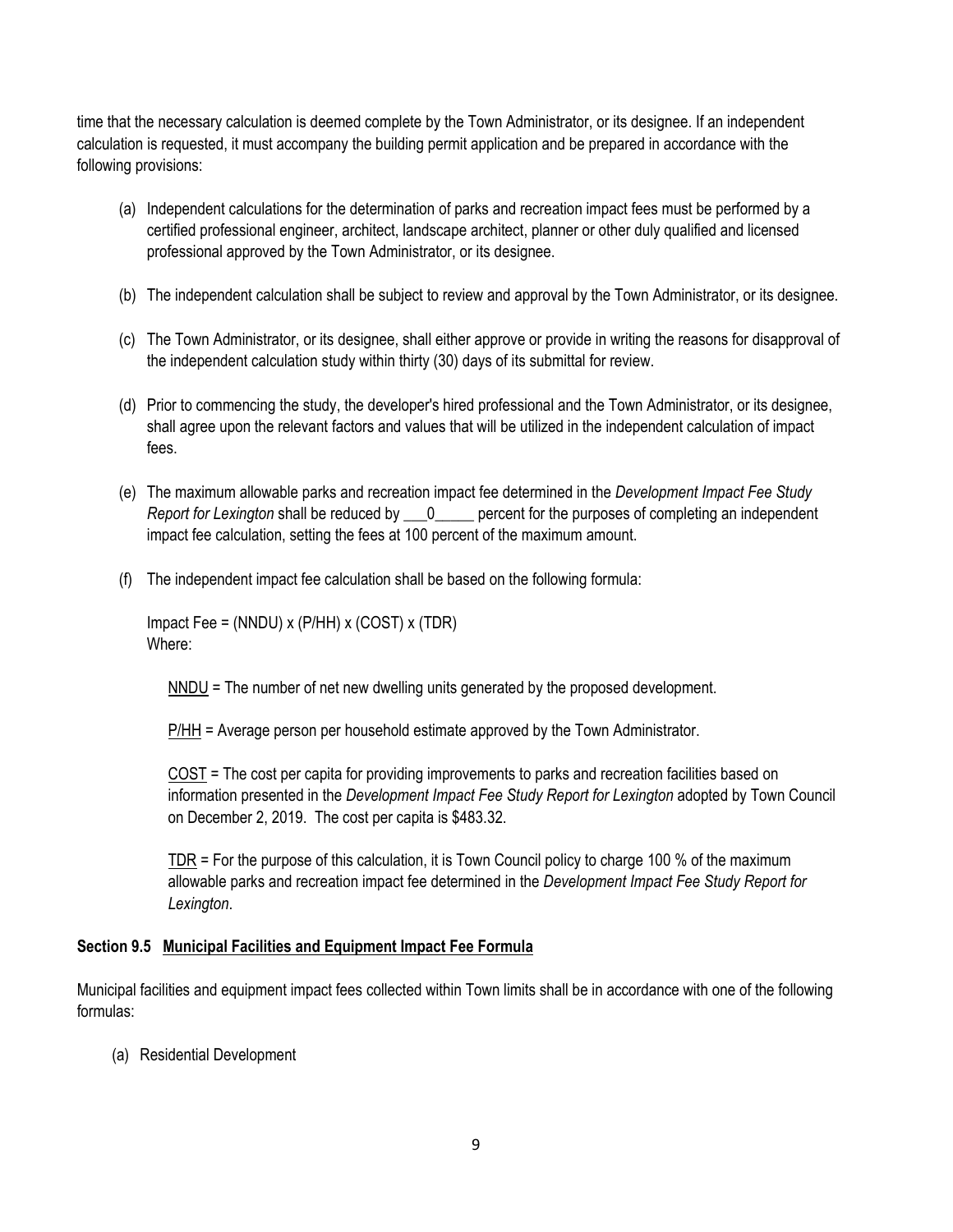Impact Fee = (NNDU) x (P/HH) x (COST) x (TDR)

Where:

NNDU = The number of net new dwelling units generated by the proposed development.

P/HH = Average person per household estimate published by the US Census Bureau for various dwelling unit categories (See *Development Impact Fee Study Report for Lexington, Appendix B*).

COST = The cost per capita for providing municipal facilities and equipment based on information presented in the *Development Impact Fee Study Report for Lexington* adopted by Town Council on December 2, 2019. The cost per capita is \$81.39.

TDR = For the purpose of this calculation, it is Town Council policy to charge 100% of the maximum allowable municipal facilities and services impact fee determined in the *Development Impact Fee Study Report for Lexington*.

(b) Non-Residential Development

Impact Fee =  $((NNSF)/1000)$  x  $(ESR)$  x  $(COST)$  x  $(TDR)$ 

Where:

NNSF = The amount of net new square footage generated by the proposed development.

ESR = Average employee space ratio developed using information published in the Institute of Transportation Engineers *Trip Generation, Tenth Edition* (see *Development Impact Fee Study Report for Lexington, Appendix B*).

COST = The cost per employee for providing municipal facilities and equipment based on information presented in the *Development Impact Fee Study Report for Lexington* adopted by Town Council on December 2, 2019. The cost per employee is \$81.39.

TDR = For the purpose of this calculation, it is Town Council policy to charge 100% of the maximum allowable municipal facilities and equipment impact fee determined in the *Development Impact Fee Study Report for Lexington*.

#### **Section 9.6 Determining Municipal Facilities and Equipment Impact Fees**

The amount of municipal facilities and equipment impact fees attributable to a specific development shall be determined through the following process:

(a) verify the type and number of new residential dwelling units or the type and intensity of new non-residential square footage or other land use measuring criteria for which the building permit is being sought;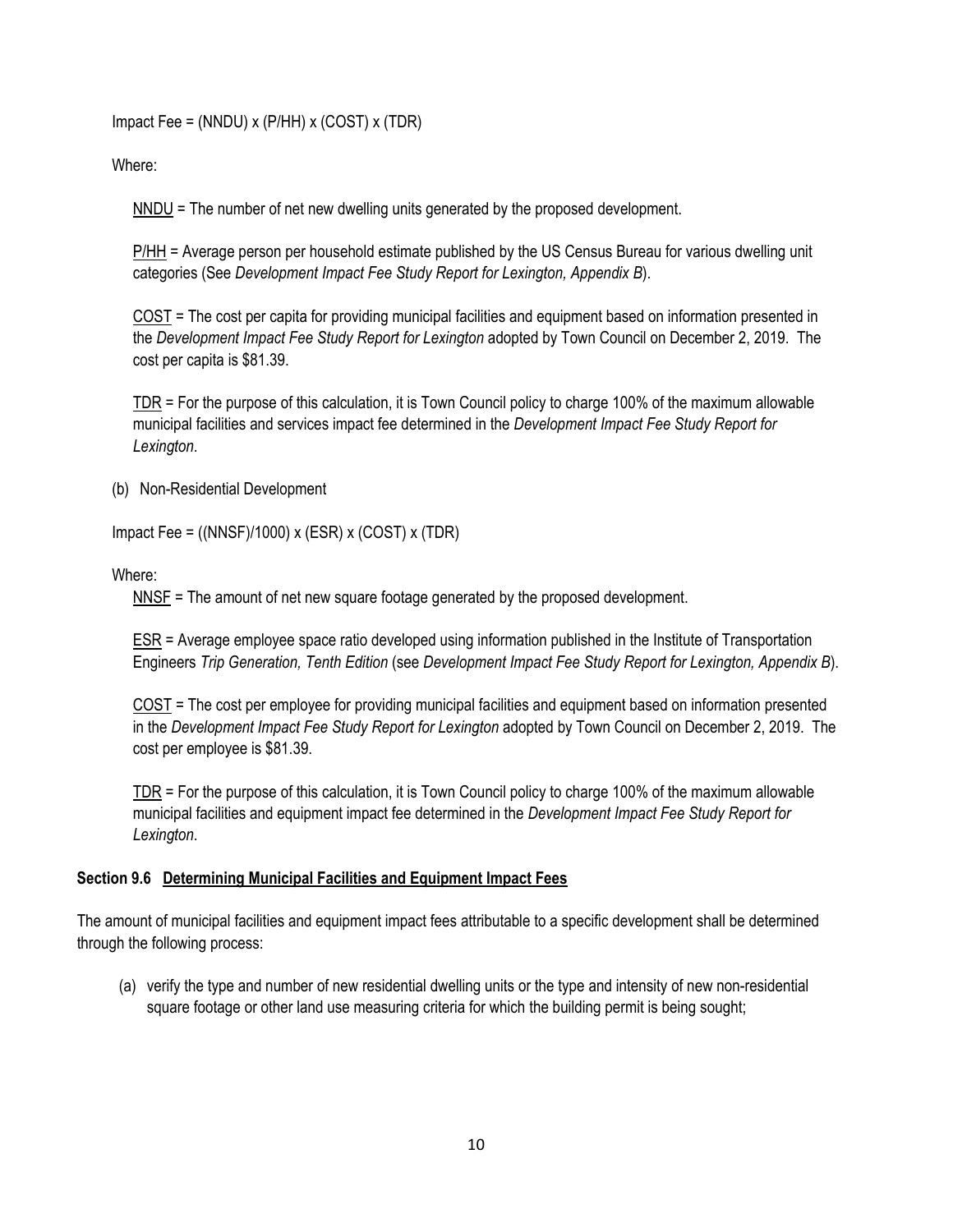- (b) for residential development, determine whether any of the proposed residential dwelling units qualify for a discount on municipal facilities and equipment impact fees as "affordable housing" and, if so, the number and type of such units;
- (c) determine the applicable land use type and impact fee per unit set forth in Exhibit A (as applicable) of this ordinance; and
- (d) multiply the discounted development impact fee rate for the specified land use category by the number of net new units or net new square footage within the development (as applicable) and the average persons per household or employee space ratio estimate (as applicable).

### **Section 9.7 Independent Municipal Facilities and Equipment Impact Fee Calculation**

In the event that a fee payor or Town staff contend that the land use for which the building permit is being sought is not within those land uses identified in Exhibit A, or if the fee payor contends that the Exhibit A calculations are not accurate for its intended use, then the Town Administrator, or its designee, shall make a determination as to the most comparable land use category to assume for calculating municipal facilities and equipment impact fees. If the fee payor disagrees with the determination of the Town Administrator, or its designee, or if the Town otherwise deems it appropriate, an independent impact fee calculation may be performed to quantify the fair share of system improvement costs attributable to the development. Preparation of an independent impact fee calculation will immediately halt the building permit application process until such time that the necessary calculation is deemed complete by the Town Administrator, or its designee. If an independent calculation is requested, it must accompany the building permit application and be prepared in accordance with the following provisions:

- (a) Independent calculations for the determination of municipal facilities and equipment impact fees must be performed by a certified professional engineer, architect, landscape architect, planner or other duly qualified and licensed professional approved by the Town Administrator, or its designee.
- (b) The independent calculation shall be subject to review and approval by the Town Administrator, or its designee.
- (c) The Town Administrator, or its designee, shall either approve or provide in writing the reasons for disapproval of the independent calculation study within thirty (30) days of its submittal for review.
- (d) Prior to commencing the study, the developer's hired professional and the Town Administrator, or its designee, shall agree upon the relevant factors and values that will be utilized in the independent calculation of impact fees.
- (e) The maximum allowable municipal facilities and equipment impact fee determined in the *Development Impact Fee Study Report for Lexington* shall be reduced by  $\qquad 0$  percent for the purposes of completing an independent impact fee calculation, setting the fees at 100 % of the maximum amount.
- (f) The independent impact fee calculation shall be based on one of the following formulas:
	- (1) Residential Development

Impact Fee = (NNDU) x (P/HH) x (COST) x (TDR)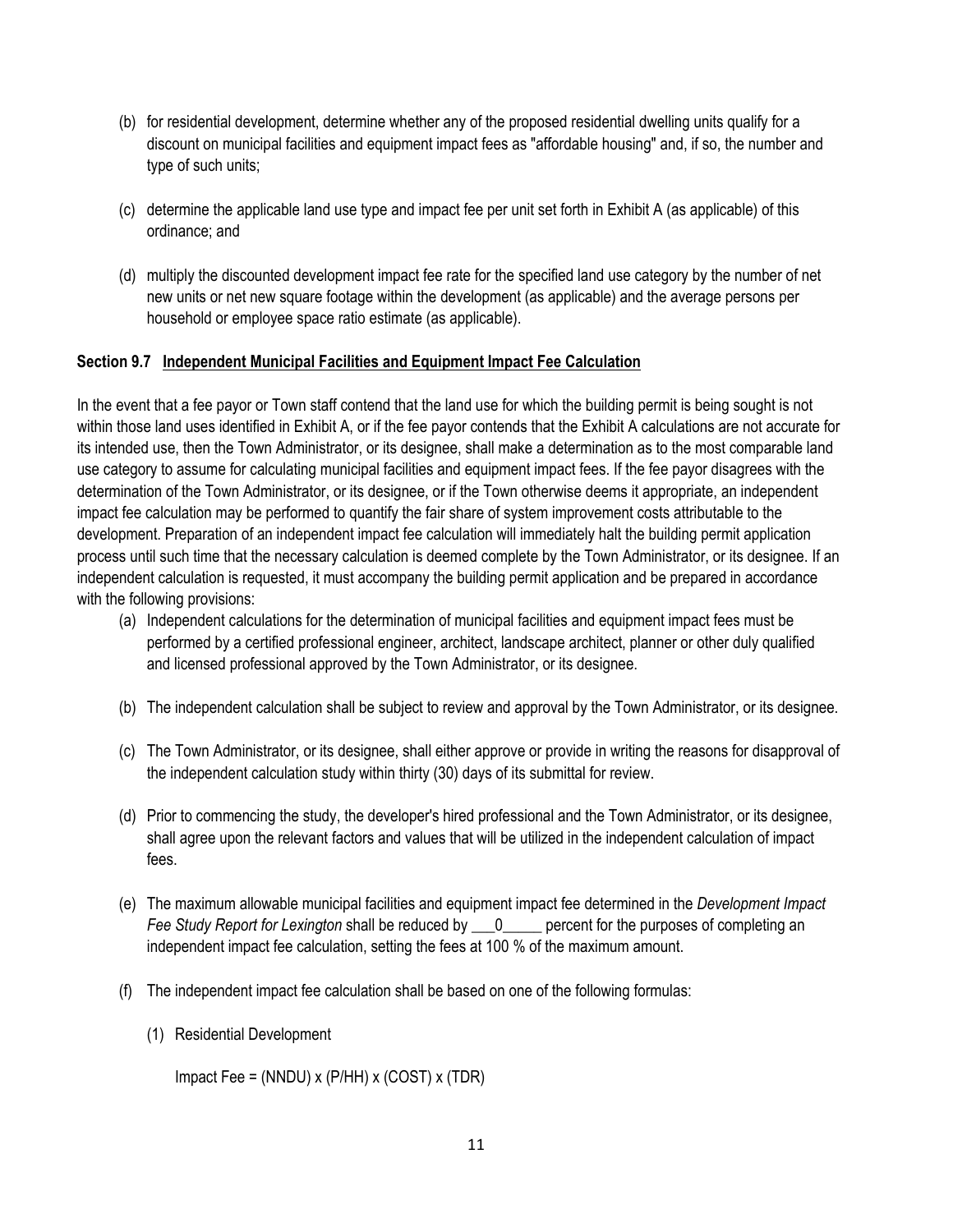Where:

 $NNDU =$  The number of net new dwelling units generated by the proposed development.

P/HH = Average person per household estimate approved by the Town Administrator, or its designee.

COST = The cost per capita for providing municipal facilities and equipment based on information presented in the *Development Impact Fee Study Report for Lexington* adopted by Town Council on December 2, 2019. The cost per capita is \$81.39.

 $TDR$  = For the purpose of this calculation, it is Town Council policy to charge 100% of the maximum</u> allowable municipal facilities and equipment impact fee determined in the *Development Impact Fee Study Report for Lexington*.

(2) Non-Residential Development

Impact Fee = ((NNSF)/1000) x (ESR) x (COST) x (TDR)

Where:

NNSF = The amount of net new square footage generated by the proposed development.

ESR = Average employee space ratio approved by the Town Administrator, or its designee.

COST = The cost per employee for providing municipal facilities and equipment is based on information presented in the *Development Impact Fee Study Report for Lexington* adopted by Town Council on December 2, 2019. The cost per employee is \$81.39.

TDR = For the purpose of this calculation, it is Town Council policy to charge 100% of the maximum allowable municipal facilities and equipment impact fee determined in the *Development Impact Fee Study Report for Lexington*.

### **Section 9.8 Transportation Impact Fee Formula**

Transportation impact fees collected within Town limits shall be in accordance with one of the following formulas:

(a) Residential Development

Impact Fee = (NNDU) x (TRIPS) x (COST) x (TDR)

Where:

NNDU = The number of net new dwelling units generated by the proposed development.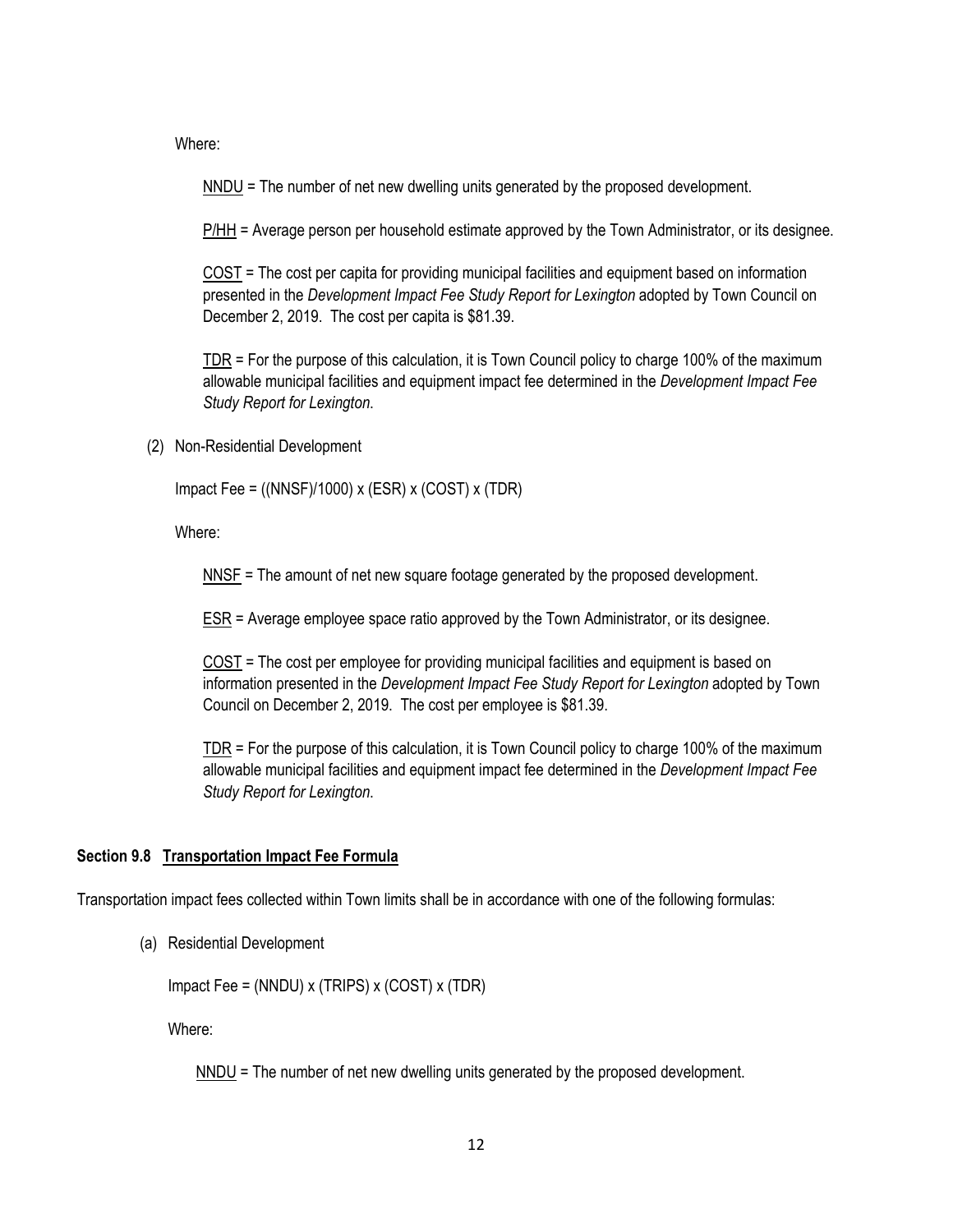TRIPS = The number of new average daily trips generated by the proposed development taking into account the rate of pass-by capture published in the most current edition of the *Trip Generation Handbook* published by the Institute of Transportation Engineers.

COST = The cost per trip for providing transportation improvements based on information presented in the *Development Impact Fee Study Report for Lexington* adopted by Town Council on December 2, 2019. The cost per trip is \$87.70.

TDR = For the purpose of this calculation, it is Town Council policy to charge 100% of the maximum allowable transportation impact fee determined in the *Development Impact Fee Study Report for Lexington*.

(b) Non-Residential Development

Impact Fee =  $((NNSF)/1000)$  x  $(TRIPS)$  x  $(COST)$  x  $(TDR)$ 

Where:

NNSF = The amount of net new square footage generated by the proposed development.

TRIPS = The number of new average daily trips generated by the proposed development taking into account the rate of pass-by capture published in the most current edition of the *Trip Generation Handbook* published by the Institute of Transportation Engineers.

COST = The cost per trip for providing transportation improvements based on information presented in the *Development Impact Fee Study Report for Lexington* adopted by Town Council on December 2, 2019. The cost per trip is \$87.70.

TDR = For the purpose of this calculation, it is Town Council policy to charge 100% of the maximum allowable transportation impact fee determined in the *Development Impact Fee Study Report for Lexington*.

#### **Section 9.9 Determining Transportation Impact Fees**

The amount of transportation impact fees attributable to a specific development shall be determined through the following process:

- (a) verify the type and number of new residential dwelling units or the type and intensity of new non-residential square footage or other land use measuring criteria for which the building permit is being sought;
- (b) for residential development, determine whether any of the proposed residential dwelling units qualify for a discount on transportation impact fees as "affordable housing" and, if so, the number and type of such units;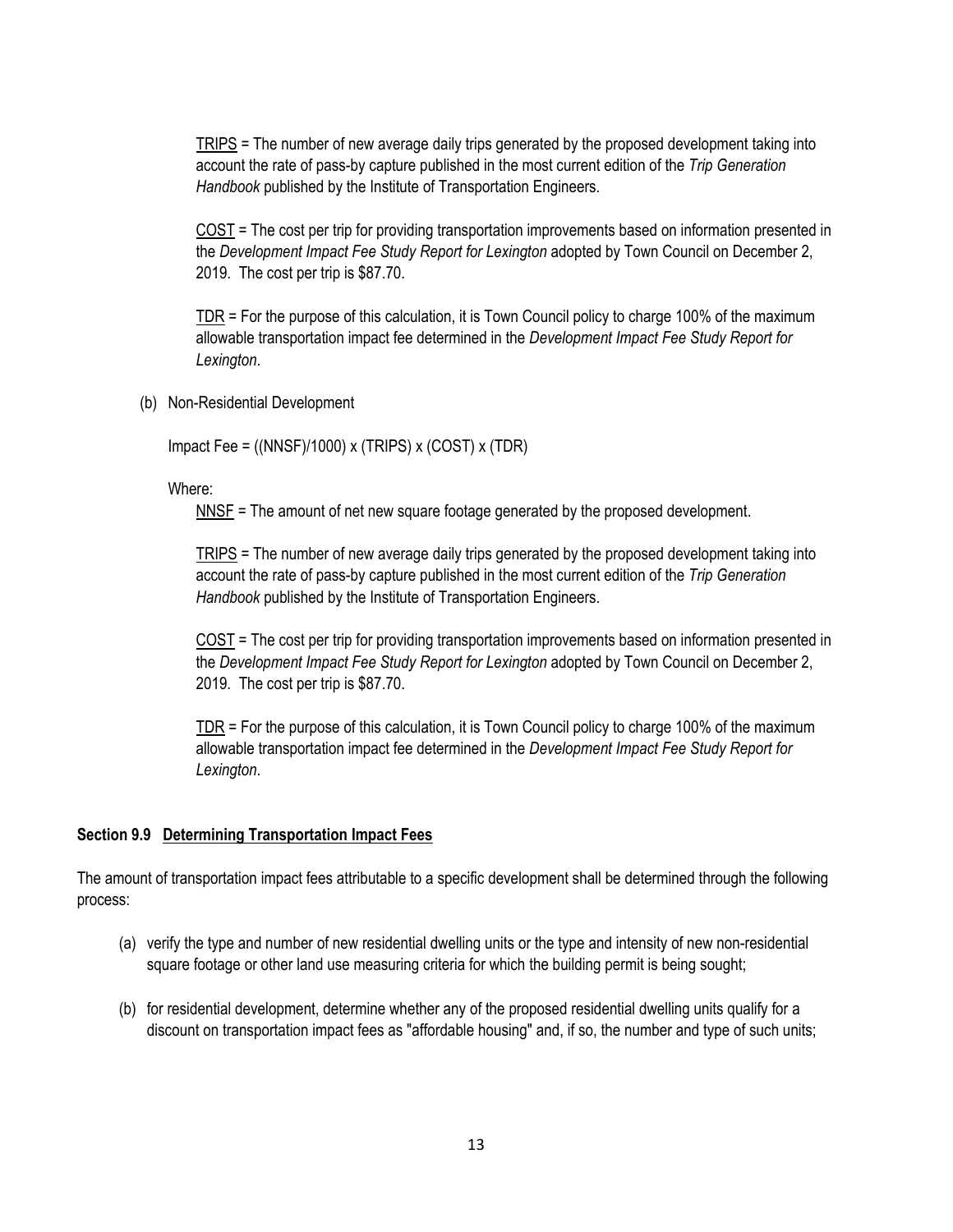- (c) determine the applicable land use type and impact fee per unit set forth in Exhibit A (as applicable) of this ordinance; and
- (d) multiply the discounted impact fee rate for the specified land use by the number of units or square footage for the same land use within the development.

### **Section 9.10 Independent Transportation Impact Fee Calculation**

In the event that a fee payor or Town staff contend that the land use for which the building permit is being sought is not within those land uses identified in Exhibit A, or if the fee payor contends that the Exhibit A calculations are not accurate for its intended use, then the Town Administrator, or its designee, shall make a determination as to the most comparable land use category to assume for calculating transportation impact fees. If the fee payor disagrees with the determination of the Town Administrator, or its designee, or if the Town otherwise deems it appropriate, an independent impact fee calculation may be performed to quantify the fair share of transportation system improvement costs attributable to the development. Preparation of an independent impact fee calculation will immediately halt the building permit application process until such time that the necessary calculation is deemed complete by the Town Administrator, or its designee. If an independent calculation is requested, it must accompany the building permit application and be prepared in accordance with the following provisions:

- (a) Independent calculations for the determination of transportation impact fees must be performed by a duly qualified and licensed engineer in the State of South Carolina, based upon sound traffic engineering studies utilizing accepted engineering practices and planning principles.
- (b) The independent calculation shall be subject to review and approval by the Town Administrator, or its designee. In the case of large projects involving multiple uses and complex calculations, the Town may seek additional assistance from qualified transportation consultants at the expense of the developer.
- (c) The Town Administrator, or its designee, shall either approve or provide in writing the reasons for disapproval of the independent calculation study within thirty (30) days of its submittal for review.
- (d) Prior to commencing the study, the developer's hired professional and the Town Administrator, or its designee, shall agree upon the relevant factors and values that will be utilized in the independent calculation of impact fees.
- (e) Process for the independent calculation study for determination of transportation impact fees:
	- (1) Determine base trip generation for the proposed land use(s) utilizing the Institute of Transportation Engineers' *Trip Generation Manual*, Tenth Edition (or subsequent editions).
	- (2) Base trip generation may be reduced by rate of pass-by capture using methodology in the most current *Trip Generation Handbook* published by the Institute of Transportation Engineers.
	- (3) Base trip generation may be reduced by rate of internal capture when two or more land uses are proposed and at least one of those land uses is residential in nature and at least one of the other land uses is non-residential in nature using methodology recommended in the most current *Trip Generation*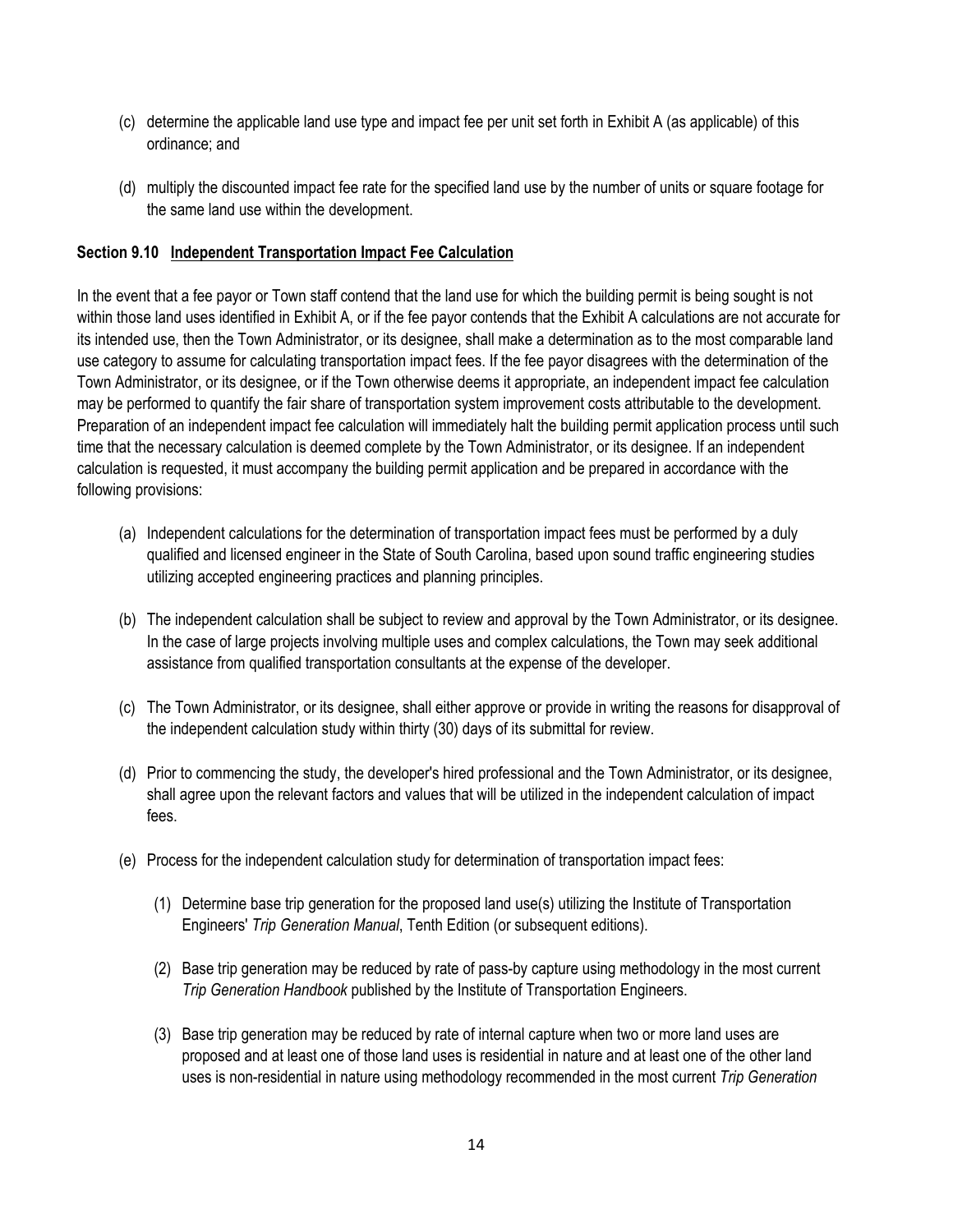*Handbook* published by the Institute of Transportation Engineers, subject to approval for use by the Town Administrator, or its designee.

- (4) The maximum allowable transportation impact fee determined in the *Development Impact Fee Study Report for Lexington* shall be reduced by  $\qquad 0 \qquad$  percent ( $\qquad$ %) for the purposes of completing an independent impact fee calculation, setting the fees at 100% of the maximum amount.
- (5) The independent impact fee calculation shall be based on one of the following formulas:
	- (a) Residential Development

```
Impact Fee = (NNDU) x (TRIPS) x (COST) x (TDR)
```
Where:

NNDU = The number of net new dwelling units generated by the proposed development.

TRIPS = The number of new average daily trips generated by the proposed development taking into account the rate of internal capture (if applicable) and pass-by capture published in the most current edition of the *Trip Generation Handbook* published by the Institute of Transportation Engineers.

COST = The cost per trip for providing transportation improvements based on information presented in the *Development Impact Fee Study Report for Lexington* adopted by Town Council on December 2, 2019. The cost per trip is \$87.70.

TDR = For the purpose of this calculation, it is Town Council policy to charge 100% of the maximum allowable transportation impact fee determined in the *Development Impact Fee Study Report for Lexington*.

(b) Non-Residential Development

Impact Fee =  $((NNSF)/1000)$  x  $(TRIPS)$  x  $(COST)$  x  $(TDR)$ 

Where:

NNSF = The amount of net new square footage generated by the proposed development.

TRIPS = The number of new average daily trips generated by the proposed development taking into account the rate of internal capture (if applicable) and pass-by capture published in the most current edition of the *Trip Generation Handbook* published by the Institute of Transportation Engineers.

COST = The cost per trip for providing transportation improvements based on information presented in the *Development Impact Fee Study Report for Lexington* adopted by Town Council on December 2, 2019. The cost per trip is \$87.70.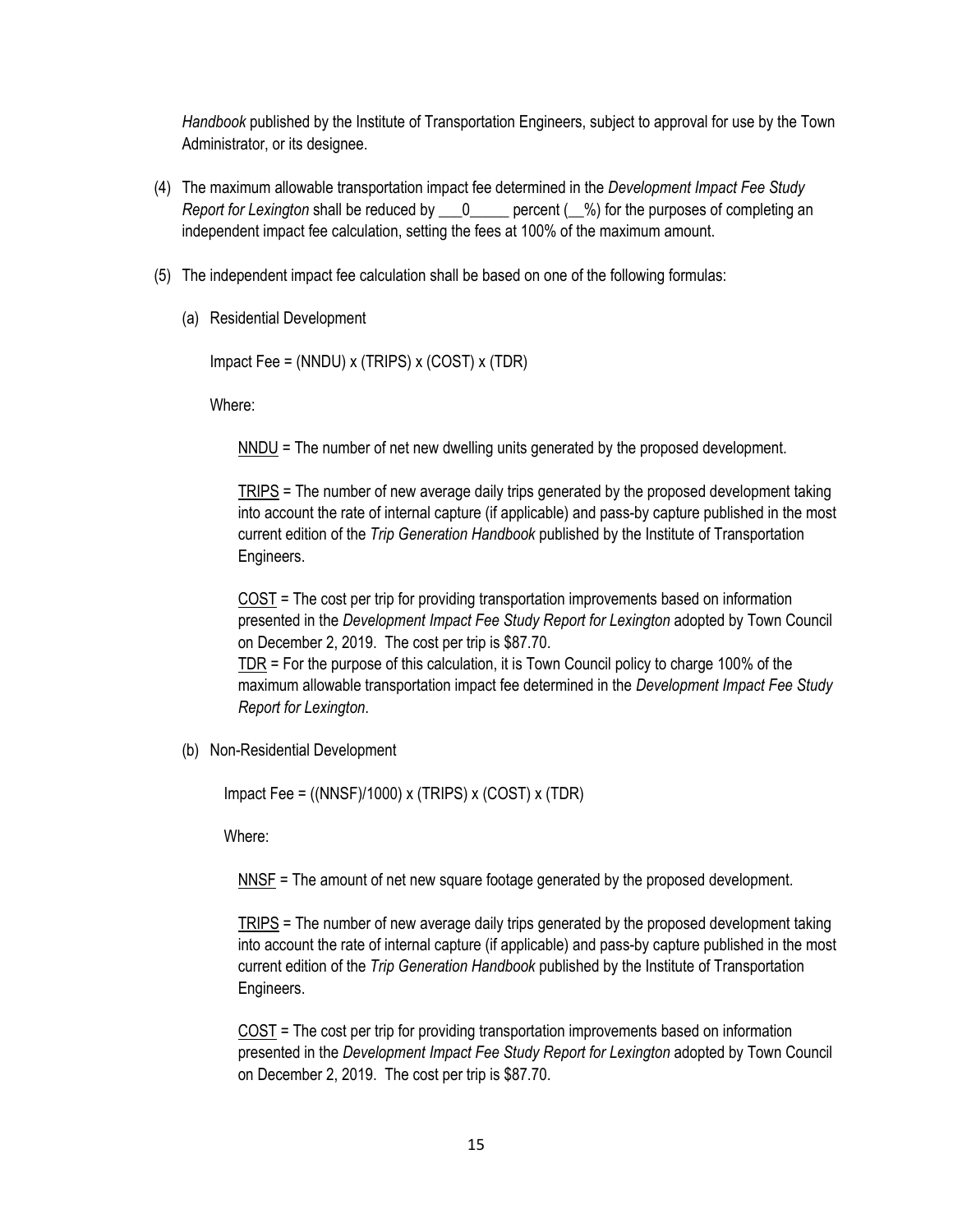TDR = For the purpose of this calculation, it is Town Council policy to charge 100% of the maximum allowable transportation impact fee determined in the *Development Impact Fee Study Report for Lexington*.

### **Section 9.11 Special Cases**

The Town Administrator, or its designee, shall take the following special cases into account when calculating development impact fees for a building permit application:

- (a) When an application for a building permit has been made that contains two or more land uses in any combination, including two or more land uses within a single building or structure, the total development impact fee assessment shall be the sum of the products, as calculated above, for each land use unless an independent impact fee calculation is performed, and approved for use by the Town Administrator, or its designee, consistent with Sections 9.4, 9.7, or 9.10 (as applicable) of this Article.
- (b) In the case of a change, redevelopment, or modification of a land use which requires a building permit, and which is not exempted from development impact fees under Article VII of this ordinance, the impact fee calculation shall be based upon the net increase in new or proposed land use as compared to the existing or previous land use.
- (c) In the case of a demolition or termination of an existing use or structure, development impact fees for future redevelopment shall be based upon the net increase in development impact fees for the new or proposed land use as compared to the existing actual active previous land use since its original occupancy. Credit for the prior use shall not be transferable to another location.
- (d) In the case of relocating an existing land use, development impact fees shall be assessed to the relocated use at its new location. Future redevelopment of the old location from which the use was removed will receive a credit against development impact fees assessed equal to the impact fees that would have been assessed against the relocated use. Credits shall not be transferable to the new location.
- (e) Before a building permit application may become eligible for the provisions set forth in Section 9.11, subparagraphs (b) through (d) of this Article, a developer shall provide reasonably sufficient evidence that a previous land use had been actively maintained on the site within twelve (12) months of the date of application for a building permit. Such evidence may include proof of utility records, records for the use sought to be shown, or other documentation.
- (f) Any claim of existing or previous use must be made no later than the time for application of a building permit. Any claim made after such time shall be deemed invalid. Highest use shall be based upon the highest use established as of the date of the ordinance, or any new use established thereafter.

## **ARTICLE X. IMPACT FEE TRUST FUNDS**

Development impact fees collected pursuant to this ordinance shall be kept separate from other revenue of the Town. There shall be one trust fund established for each development impact fee category depicted in Exhibit A of this ordinance: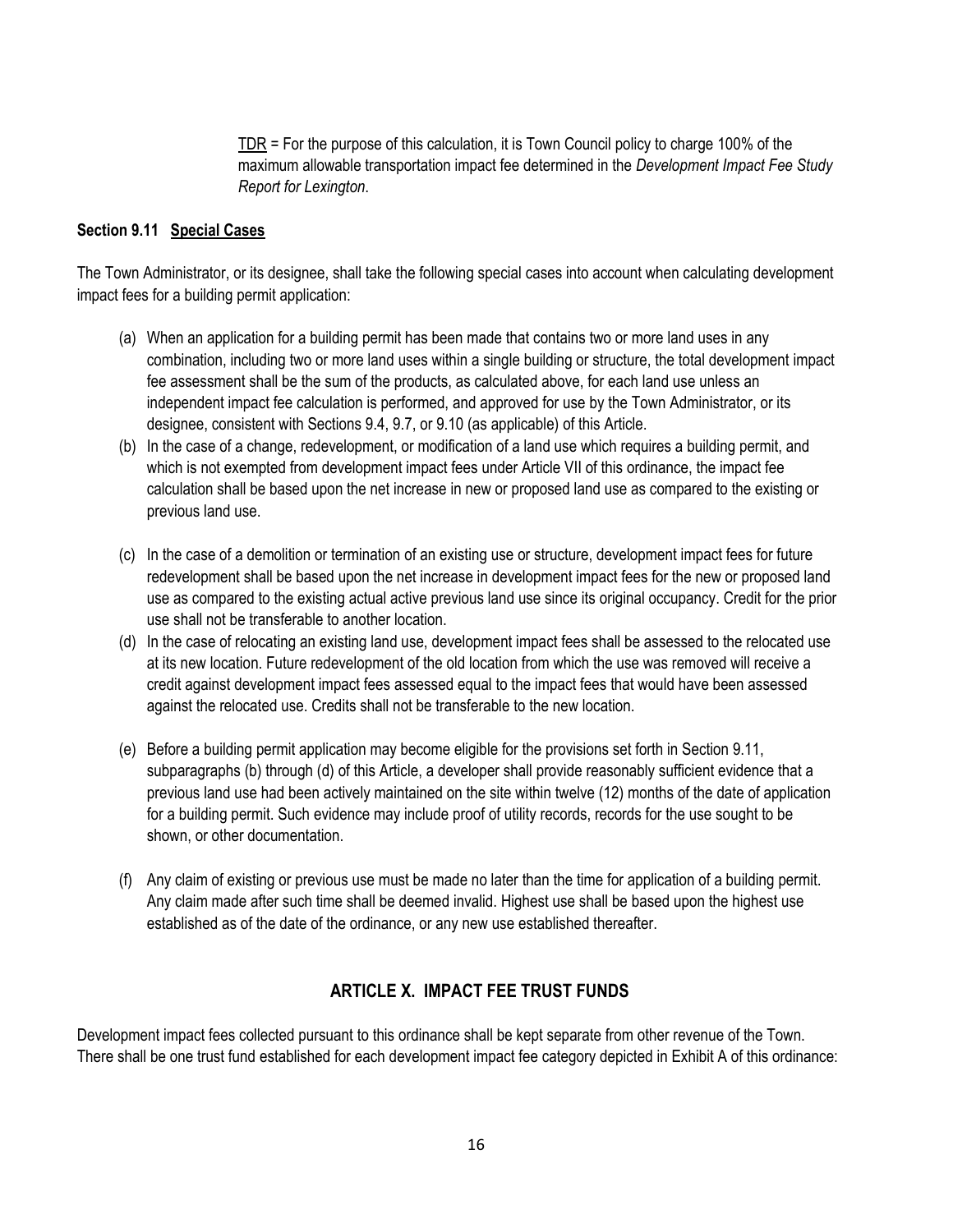parks and recreation, municipal facilities and equipment, and transportation. All development impact fees collected shall be properly identified by property address noted on the approved building permit and by the appropriate trust account.

Any funds on deposit not immediately necessary for expenditure shall be maintained in an interest-bearing account prior to expenditure on recommended projects. Interest earned on development impact fees in deposit must be considered revenue to the trust fund account for which income is earned and must be subject to all restrictions placed on the use of development impact fees pursuant to this ordinance.

# **ARTICLE XI. LIMITATION ON EXPENDITURES OF FUNDS COLLECTED**

# **Section 11.1 Eligible System Improvement Costs**

Funds from development impact fee trust accounts shall be expended only for the public facilities and system improvements identified as eligible for impact fee funding in the *Town of Lexington Capital Improvements Plan*, incorporated herein by reference. No funds shall be used for administrative or operating costs associated with imposing any of the development impact fees. Eligible components of a public facility may include, but are not limited to, the following:

- (a) design and construction plan preparation;
- (b) right-of-way acquisition;
- (c) construction of new facilities, structures, or amenities that provide additional capacity;
- (d) purchase of new equipment (>\$100,000 purchase price) that provide additional capacity;
- (e) construction of new through lanes and/or turn lanes;
- (f) construction of new bridges;
- (g) construction of new drainage facilities associated with capital improvements;
- (h) purchase and installation of traffic signalization;
- (i) construction of new curbs, medians, and shoulders;
- (j) relocating utilities to accommodate new road construction; and
- (k) principle payments, interest and other finance charges on bonds or other indebtedness issued by or on behalf of the Town for financing any or all public facilities.

## **Section 11.2 Rationale Nexus Test**

The Town Finance Director, or its designee, shall make an annual report to the Town Council and publish this report for access by the general citizenry showing where development impact fees have been collected and what projects have been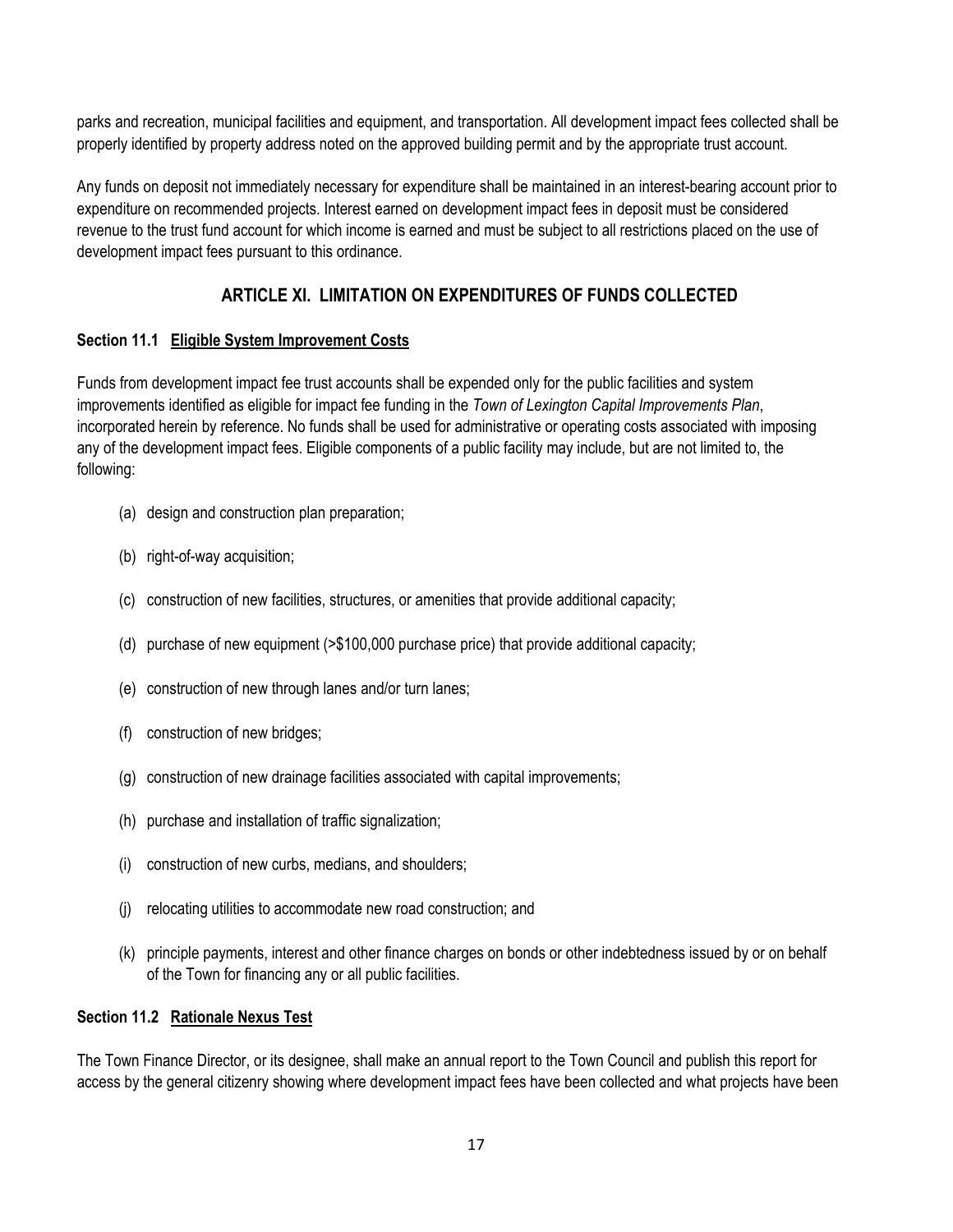funded with these revenues. The Council shall consider this report and whether the fees are being spent for the benefit of new development within Town limits. If the Council determines that this is not the case, then it shall adjust the *Town of Lexington Capital Improvements Plan* and other projected capital expenditures to correct the condition.

### **Section 11.3 Expenditure of Funds**

Development impact fee funds shall be expended in the order in which they were collected. The disbursal of such funds shall require approval of the Town Administrator or its designee.

### **Section 11.4 Reimbursement**

Development impact fee funds not obligated for expenditure within three (3) years of the date that they are scheduled to be expended in the *Town of Lexington Capital Improvements Plan* shall be returned, with actual interest earned, to the record owner of the property for which the fees were collected, on a first-in, first-out basis.

## **ARTICLE XII. CREDITS / REIMBURSEMENTS**

### **Section 12.1 General Provisions**

- (a) A developer shall be entitled to a credit against development impact fees assessed pursuant to this ordinance for Town-approved monetary or in-kind contributions toward some or all of the public facilities included in the *Town of Lexington Capital Improvements Plan* that are eligible for impact fee funding.
- (b) Development impact fees shall not be imposed on a fee payor or developer who has entered into an agreement with the Town for certain contribution, payment, construction, or dedication of land up to the cash value of the specific improvements identified within the agreement (identified improvements are not required to be contained in the capital improvements plan). Any difference between total development impact fees due for the development and the cash value of the executed agreement remain eligible for collection pursuant to the rules and requirements of this ordinance.
- (c) A fee payor shall be reimbursed for contributions of land or facilities that exceed his proportionate share of the cost of public facilities when such excess contribution is made at the request of the Town.
- (d) No credit shall be given pursuant to this section for construction of sidewalks, or for payment of Water and Sewer fees otherwise required by the Town of Lexington.

### **Section 12.2 Application for Credit Agreement**

- (a) The determination of the amount of any credit shall be undertaken through submission of an Application for Credit Agreement, which shall be submitted through the Town Administrator, or its designee, for review by the Town Administrator, or its designee.
- (b) The Application for Credit Agreement shall include the following information: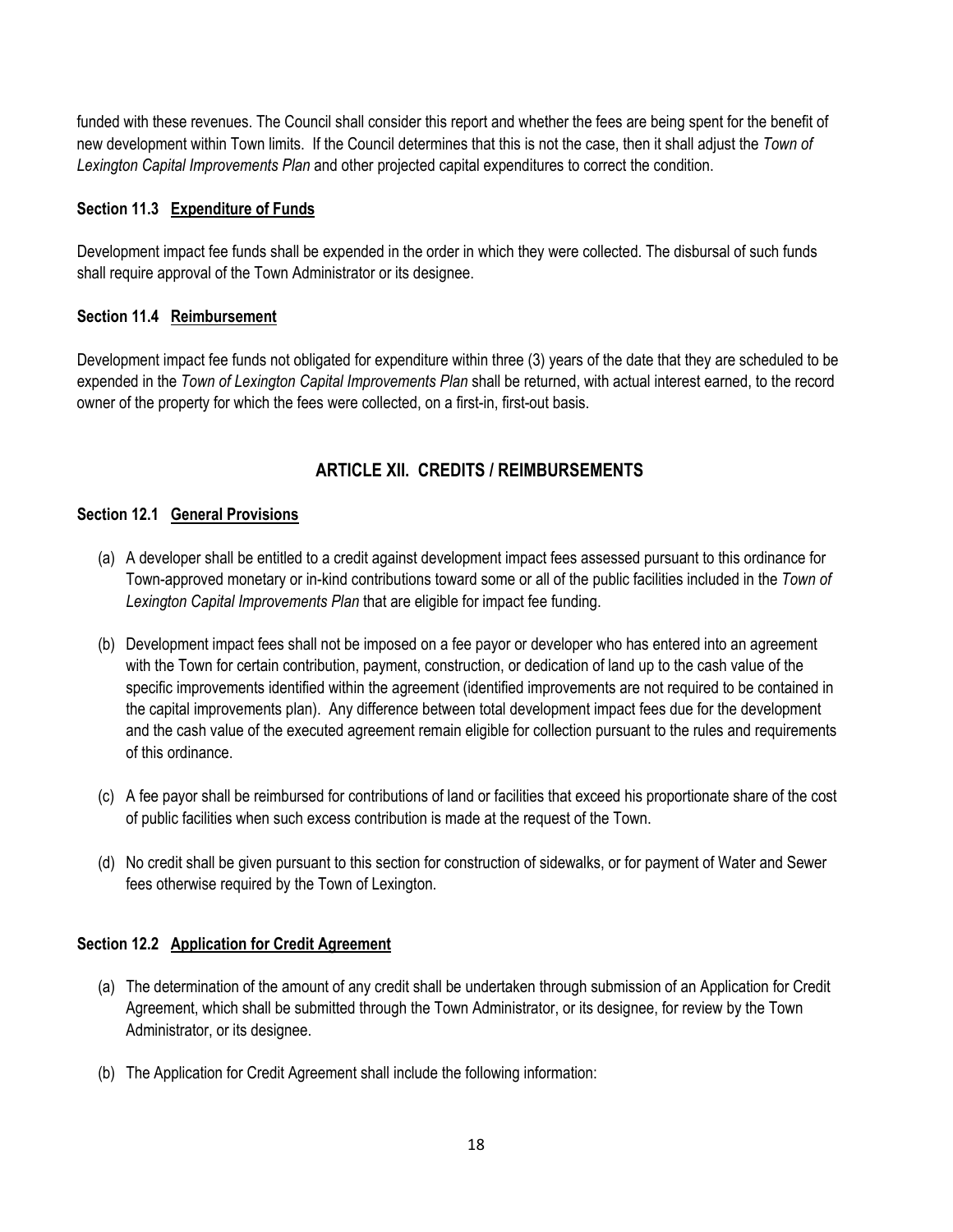- (1) The following documentation must be provided if the proposed application involves a credit for any cash contribution:
	- (i) a certified copy of the development approval in which the contribution was agreed; and
	- (ii) proof of payment (if already made); or
	- (iii) proposed method of payment (if not already made).
- (2) The following documentation must be provided if the proposed application involves credit for dedication of land:
	- (i) a drawing and legal description of the land;
	- (ii) the appraised fair market value of the land at the date a building permit application is sought for the land use(s), prepared by a professional Real Estate Appraiser who is a member of the member Appraisal Institute (MAL) or who is a member of Senior Residential Appraisers (SRA); and
	- (iii) a certified copy of the development permit in which the land was agreed to be dedicated (if applicable).
- (3) The following documentation must be provided if the proposed application involves credit for construction:
	- (i) The proposed construction documents of the specific construction project prepared and certified by a duly qualified and licensed engineer in the State of South Carolina;
	- (ii) The projected costs for the suggested improvements, which shall be based on local information for similar improvements, along with the construction schedule for the completion of said improvements. Such estimated cost shall include construction or reconstruction of the project, the cost of labor and materials, the cost of all lands, property, rights, easements, and franchises acquired, financing charges, interest prior to and during construction and for one (1) year after completion of construction, costs of plans and specifications, surveys of estimates of costs and revenues, costs of professional services, and all of the expenses necessary or incidental to determining the feasibility or practicability of such construction or reconstruction.
- (c) Within fourteen (14) days of receipt of the proposed Application for Credit Agreement, the Town Administrator, or its designee, shall determine if the application is complete. If it is determined that the proposed agreement is not complete, the Town Administrator, or its designee, shall send written notification to the applicant outlining the deficiencies. The Town Administrator, or its designee, shall take no further action on the proposed Application for Credit Agreement until all such deficiencies have been corrected or otherwise settled.
- (d) Once the Town Administrator determines that the proposed Application for Credit Agreement is complete, it shall be reviewed within thirty (30) days by a committee of designated staff composed of the Town Administrator, Town Finance Director, and Town Director of Streets and Transportation (together known as the Credit Review Committee).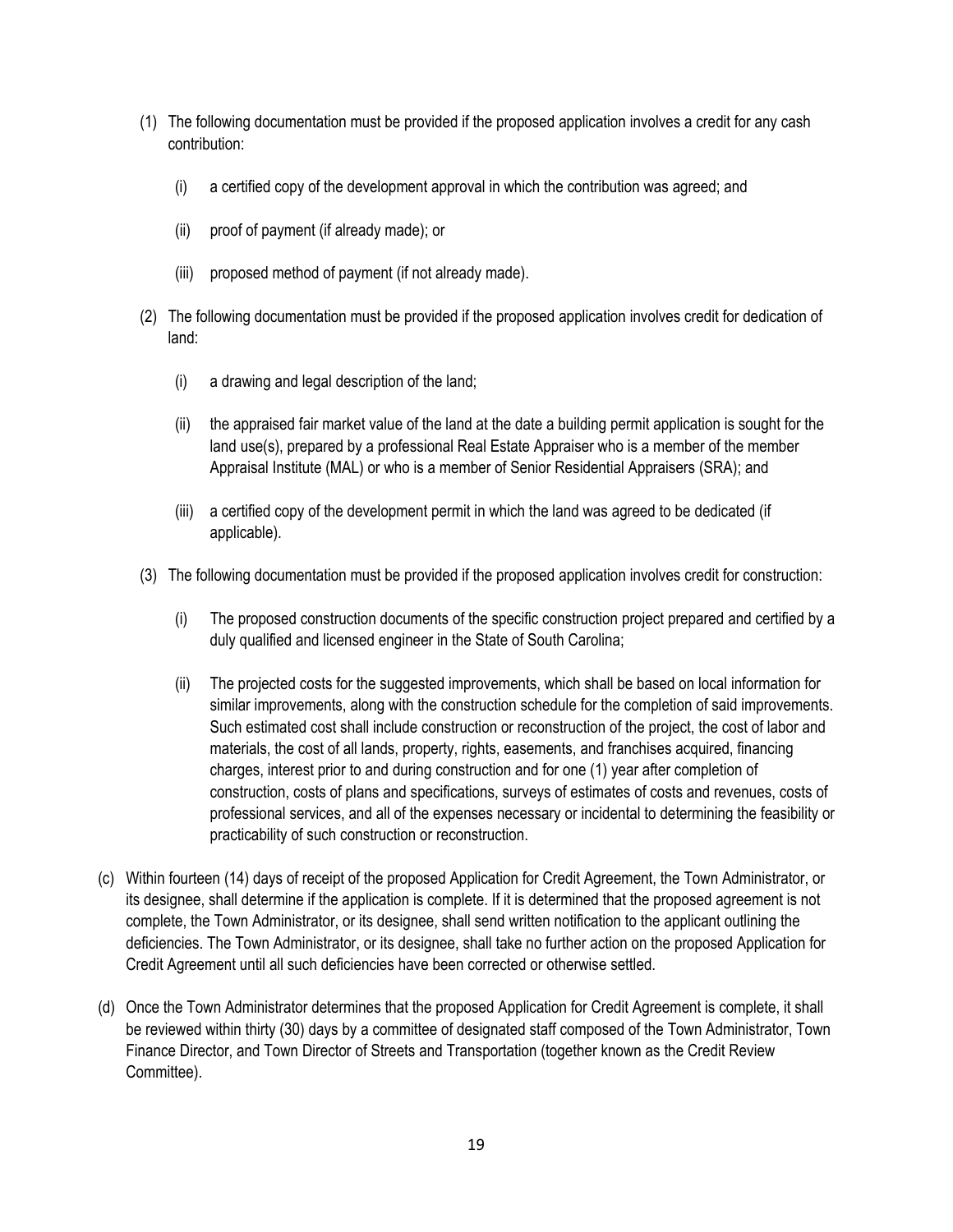- (e) If the Application for Credit Agreement is approved by the Credit Review Committee, a Credit Agreement shall be prepared and signed by the applicant and the Town Administrator. It shall specifically outline the contribution, payment, construction, or land dedication, the time by which it shall be complete, dedicated, or paid, and any extensions thereof, and the dollar credit the applicant shall receive for the contribution, payment, or construction against development impact fees. The agreement may also include provisions for rescinding the credit and issuing stop work orders if the dedication and/or work and/or construction are not timely accomplished.
- (f) A fee payor affected by the decision of the Credit Review Committee regarding credits may appeal such decision pursuant to Article XIV, Section 14.1 of this ordinance.

## **ARTICLE XIII. PENALTIES**

Town Council shall have the following remedies, which may be exercised individually or collectively, for collecting development impact fees. The failure to pursue any remedy at any time shall not be deemed as a waiver of Town rights to pursue any remedy at such other time as may be deemed appropriate.

- (a) Interest and Penalties. The Town may, at its discretion, add to the amount of calculated development impact fees due prior to award of a Certificate of Occupancy, reasonable interest and penalties for non-payment or late payment of required funds. Penalties for unpaid development impact fees shall be administered consistent with Section 10.99 in the Town of Lexington Code of Ordinances, which declares the violation a penalty subject to a fine not to exceed five hundred dollars (\$500.00) or imprisonment not to exceed thirty (30) days. Each day of violation shall be deemed a separate offense.
- (b) Withholding Certificate of Occupancy. The Town may withhold a Certificate of Occupancy until full and complete payment has been made by the developer of development impact fees due for the development.
- (c) Withholding Utility Service. The Town may withhold the provision of utility services to a development until the required development impact fees have been paid in full.
- (d) Lien. The Town may impose a lien on the developer's property for failure of the developer to pay required development impact fees in full.
- (e) Other. The Town may pursue the collection of the development impact fees, including interest, by way of civil process in the Court of Common Pleas for Lexington County.

# **ARTICLE XIV. APPEAL PROCESS**

A developer shall have the following rights for appeal of development impact fees imposed by the Town on their development pursuant only to this ordinance:

### **Section 14.1 Administrative Appeal**

(a) A developer may file an administrative appeal with the Town Administrator regarding the payment of development impact fees, independent calculation of impact fees, or credits or reimbursements by filing a written Notice of Appeal. Said Notice shall be filed within thirty (30) days of the decision sought to be appealed. The filing of an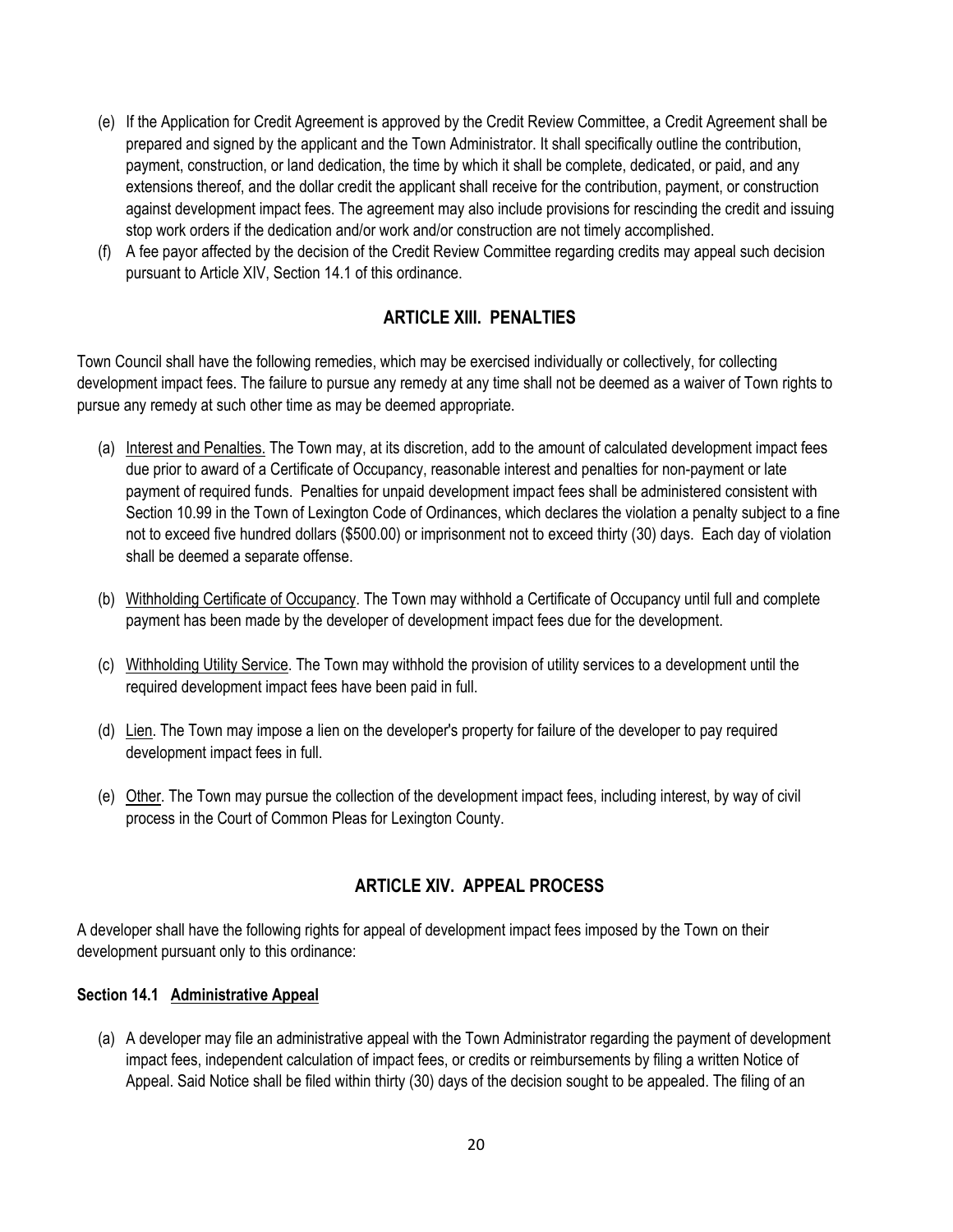appeal will immediately halt the building permit application process, unless the developer posts a bond or submits an irrevocable letter of credit for the full amount of the development impact fees as calculated by the Town to be due. All Notices of Appeal shall include a full explanation of the reasons for the appeal, specifying the grounds therefore, and containing any documentation that the developer desires to be considered. The appeal shall contain the name and address of the developer filing the appeal and shall state their capacity to act as a representative or agent if they are not the owner of the property to which impact fees or credits pertain.

- (b) Within thirty (30) days following receipt of the written Notice of Appeal, the Town Administrator will review the Appellant's written report, supporting documentation and departmental staff reports. The thirty (30) day review period may be extended if additional information is needed from the Appellant in order to render a decision. Upon completion of the administrative review, the Town Administrator will provide a written response to the Appellant constituting a final administrative determination.
- (c) Any person desiring to appeal the final administrative determination of the Town Administrator regarding payment of development impact fees or credits shall file a written Notice of Appeal to the Town Council. Said Notice of Appeal to Town Council shall be filed with the Clerk of Town Council within fifteen (15) days following receipt of the final administrative determination. Receipt shall be construed to have occurred when the final administrative decision is deposited in the United States mail postage prepaid to the person whose name and address is identified in the original Notice of Appeal.
- (d) The Town Clerk of Council will schedule all impact fee appeals for the first Town Council meeting following ten (10) days from receipt of the Written Notice of Appeal to the Town Council. Postponements of the Town Council appeal date may be granted by the Town Administrator if they are requested in writing at least ten (10) days in advance of the scheduled Town Council meeting date.
- (e) When an Appeal is scheduled for oral presentation before the Town Council, the Appellant and Town staff shall each be given ten (10) minutes at the oral argument to present the Appeal and to discuss the submitted written record.

### **Section 14.2 Payment Under Protest**

A fee payer may pay development impact fees under protest. Payment under protest does not preclude the developer from filing an administrative appeal nor is the fee payer estopped from receiving a refund of an amount considered to have been collected illegally. A fee payor, at his option, may also post a bond or submit an irrevocable letter of credit for the amount of development impact fees due instead of making a cash payment under protest, pending the outcome of an appeal.

### **Section 14.3 Mediation**

Town Council shall provide for mediation by a qualified independent party, upon voluntary agreement by both the developer and the Town, to address a disagreement related to development impact fees calculated by the Town. Neither a request for, nor participation in, mediation shall preclude a fee payor from pursuing other developer rights or remedies otherwise available by law.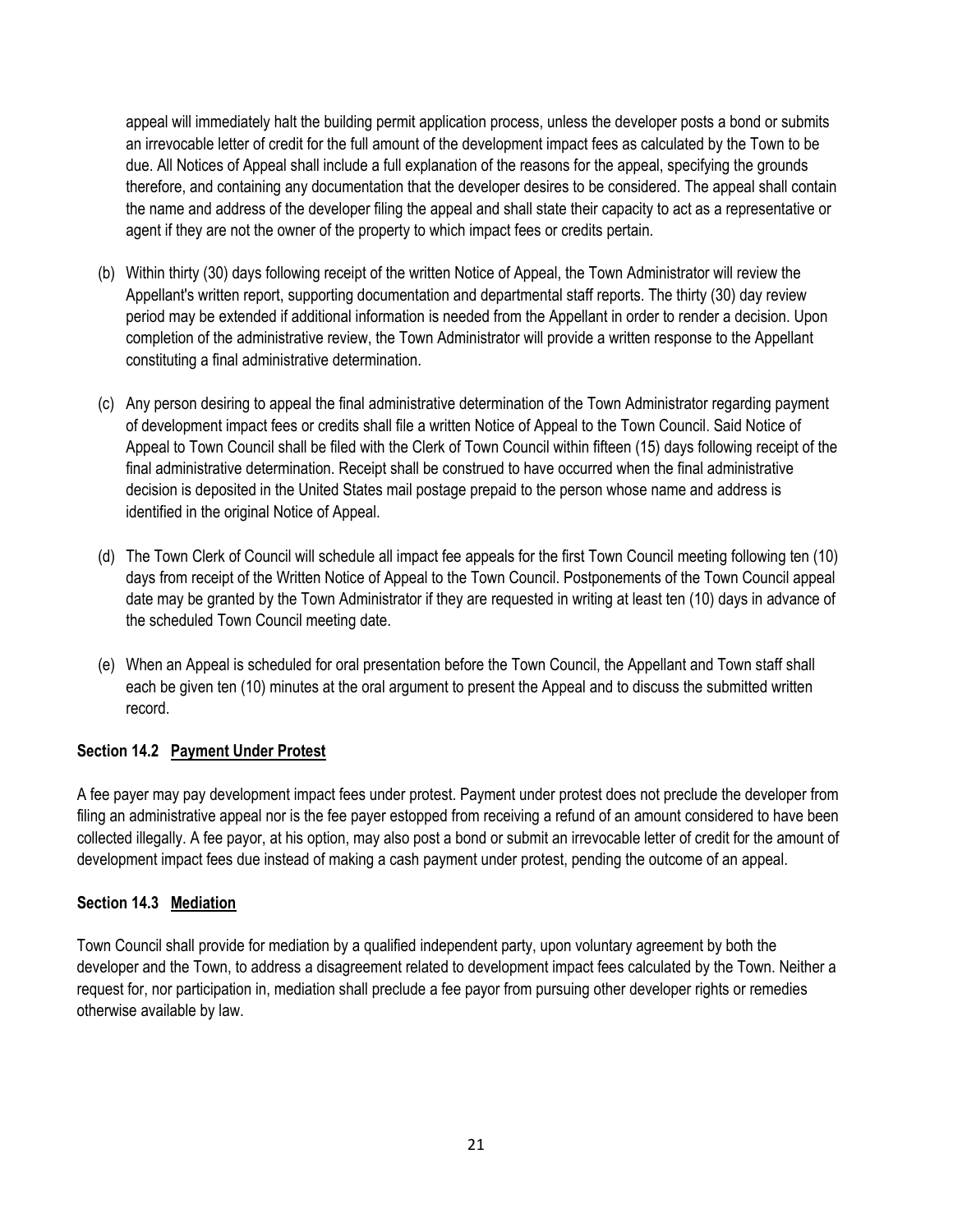# **ARTICLE XV. REFUNDS**

### **Section 15.1 General Provisions**

(a) Funds not obligated for expenditure within three (3) years of the date that they are scheduled to be expended in the *Town of Lexington Capital Improvements Plan* shall be refunded to the record owner of property for which the impact fees were paid, with actual interest earned, on a first-in, first-out basis. For the purpose of determining whether fees have been spent or encumbered, the first money placed in a trust fund account shall be deemed to be the first money taken out of that account when withdrawals have been made.

### **Section 15.2 Refund Process**

- (a) The owner of property eligible for a refund of one or more development impact fee payments shall submit to the Town Administrator a notarized sworn statement that the person is the current owner of the property for which a refund is due, a certified copy of the latest recorded deed, and a copy of the most recent ad valorem tax bill for the property.
- (b) When a right to a refund exists, the Town shall send a refund to the current owner of record within ninety (90) days after it is determined by Town Council that a refund is due.
- (c) All refunds shall include the pro rata portion of the interest earned while on deposit in the specific development impact fee trust account.
- (d) A record owner of property for which one or more development impact fee refunds are due has standing to sue for such refund pursuant to Section 6-1-1020(D) of the Act if there has not been a good-faith effort towards a timely payment of a refund pursuant to Subparagraph (b) of this Article.

## **ARTICLE XVI. REVIEW**

Town Council shall be responsible for preparing and publishing an annual report describing the amount of development impact fees collected, appropriated, and spent during the preceding fiscal year.

Planning Commission shall be responsible for a holistic review and update of the *Development Impact Fee Study Report for Lexington, Town of Lexington Capital Improvements Plan*, *Housing Affordability Analysis in Support of a Development Impact Fee Study in Lexington* and the *Development Impact Fee Ordinance for the Town of Lexington* in the same manner and on the same review cycle as the Town of Lexington Comprehensive Plan.

## **ARTICLE XVII. TERMINATION OF DEVELOPMENT IMPACT FEE**

Development impact fees for the Town of Lexington shall be terminated within ten (10) years after the effective date of this ordinance, or when sufficient fees have been collected to fund all of the projects eligible for development impact fee funding that are identified in the *Town of Lexington Capital Improvements Plan*, whichever shall first occur, unless:

(a) Town Council adopts a revised *Development Impact Fee Study Report for Lexington* or amends the *Town of Lexington Capital Improvements Plan* for a subsequent amount of time; or